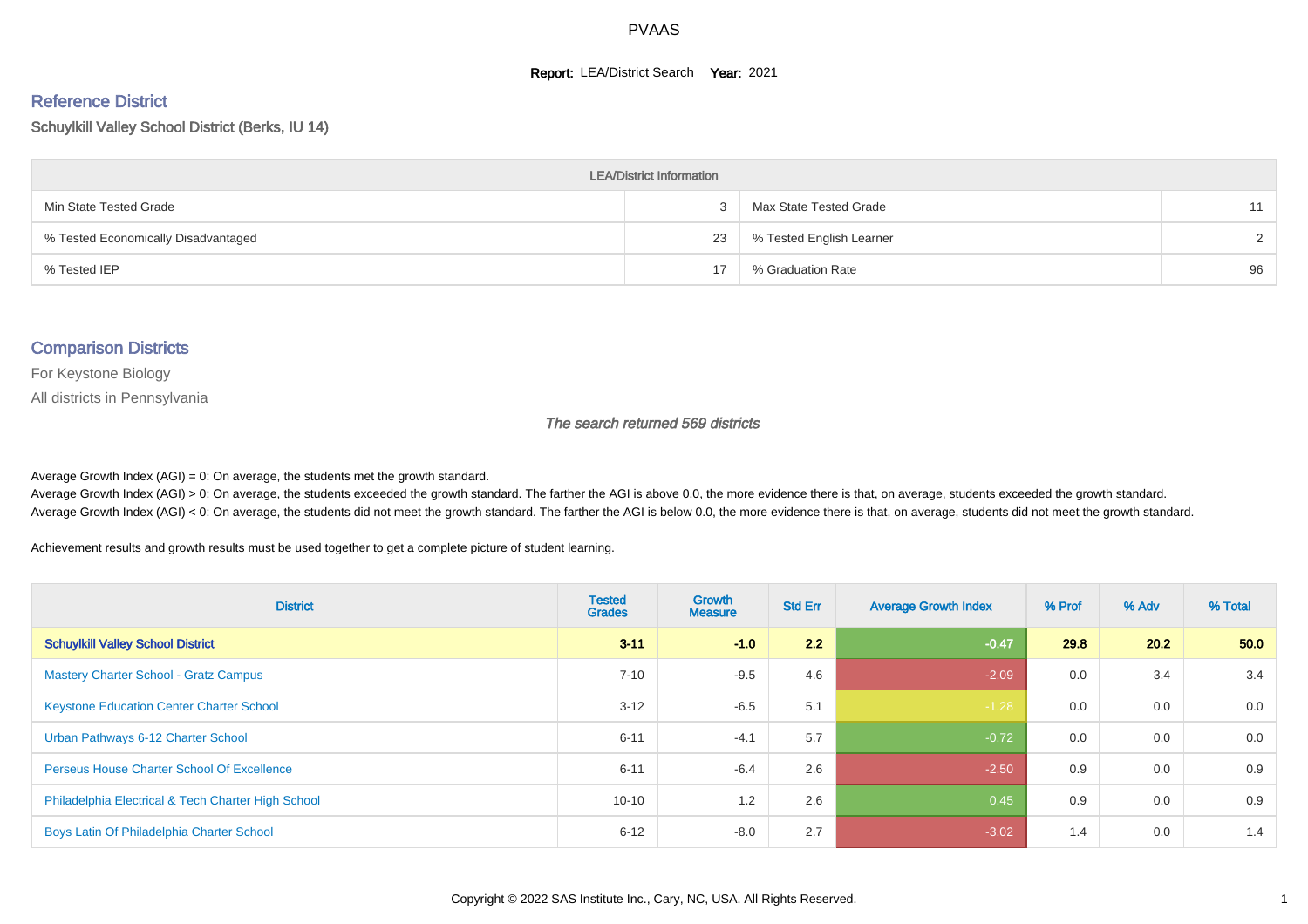| <b>District</b>                                                       | <b>Tested</b><br><b>Grades</b> | <b>Growth</b><br><b>Measure</b> | <b>Std Err</b> | <b>Average Growth Index</b> | % Prof  | % Adv | % Total |
|-----------------------------------------------------------------------|--------------------------------|---------------------------------|----------------|-----------------------------|---------|-------|---------|
| <b>Schuylkill Valley School District</b>                              | $3 - 11$                       | $-1.0$                          | 2.2            | $-0.47$                     | 29.8    | 20.2  | 50.0    |
| <b>Chester-Upland School District</b>                                 | $3 - 11$                       | $-3.6$                          | 2.6            | $-1.38$                     | 1.6     | 0.0   | $1.6\,$ |
| <b>Aliquippa School District</b>                                      | $3 - 11$                       | $-20.0$                         | 3.6            | $-5.54$                     | 1.7     | 0.0   | 1.7     |
| <b>Innovative Arts Academy Charter School</b>                         | $6 - 11$                       | $-7.2$                          | 2.5            | $-2.83$                     | 2.0     | 0.0   | 2.0     |
| <b>Chester Charter Scholars Academy Charter School</b>                | $3 - 12$                       | $-6.2$                          | 3.3            | $-1.88$                     | 2.2     | 0.0   | $2.2\,$ |
| La Academia Partnership Charter School                                | $6 - 11$                       | $-15.5$                         | 5.7            | $-2.70$                     | 2.3     | 0.0   | 2.3     |
| People For People Charter School                                      | $3 - 12$                       | 6.4                             | 5.6            | 1.15                        | 2.4     | 0.0   | 2.4     |
| <b>Universal Audenried Charter School</b>                             | $9 - 11$                       | $-3.8$                          | 2.5            | $-1.53$                     | 3.0     | 0.5   | 3.5     |
| <b>Sto-Rox School District</b>                                        | $3 - 10$                       | $-7.0$                          | 3.5            | $-1.99$                     | 3.2     | 0.0   | $3.2\,$ |
| <b>York City School District</b>                                      | $3 - 12$                       | $-17.7$                         | 1.8            | $-10.05$                    | 3.2     | 0.7   | 3.9     |
| <b>Tech Freire Charter School</b>                                     | $9 - 11$                       | 0.7                             | 2.5            | 0.27                        | 3.6     | 0.0   | 3.6     |
| <b>Turkeyfoot Valley Area School District</b>                         | $3 - 12$                       | $-15.4$                         | 5.8            | $-2.66$                     | 3.8     | 3.8   | 7.6     |
| <b>Clairton City School District</b>                                  | $3 - 11$                       | $-1.6$                          | 5.0            | $-0.32$                     | $3.8\,$ | 0.5   | 4.4     |
| Aspira Bilingual Cyber Charter School                                 | $3 - 11$                       | 5.1                             | 5.8            | 0.87                        | 4.8     | 0.0   | 4.8     |
| Propel Charter School - Braddock Hills                                | $3 - 11$                       | $-2.1$                          | 3.3            | $-0.63$                     | 4.8     | 3.2   | 8.1     |
| Morrisville Borough School District                                   | $3 - 11$                       | $-13.1$                         | 3.7            | $-3.52$                     | 4.9     | 1.6   | 6.6     |
| <b>Claysburg-Kimmel School District</b>                               | $3 - 11$                       | $-1.2$                          | 5.2            | $-0.22$                     | 5.0     | 0.0   | 5.0     |
| <b>Belmont Charter School</b>                                         | $3 - 10$                       | 2.2                             | 3.4            | 0.64                        | 5.3     | 1.8   | $7.0\,$ |
| <b>West Side CTC</b>                                                  | $9 - 10$                       | $-32.0$                         | 3.9            | $-8.16$                     | 5.9     | 0.0   | 5.9     |
| <b>Allentown City School District</b>                                 | $3 - 12$                       | $-16.9$                         | 1.4            | $-12.37$                    | 5.9     | 0.4   | 6.3     |
| <b>Harrisburg City School District</b>                                | $3 - 11$                       | $-0.2$                          | 2.0            | $-0.11$                     | 6.0     | 2.0   | 8.0     |
| Preparatory Charter School Of Mathematics, Science, Tech, And Careers | $9 - 10$                       | $-5.1$                          | 2.5            | $-2.03$                     | 6.3     | 1.4   | 7.7     |
| <b>Lincoln Leadership Academy Charter School</b>                      | $3 - 12$                       | $-7.4$                          | 3.7            | $-1.99$                     | 6.4     | 2.1   | 8.5     |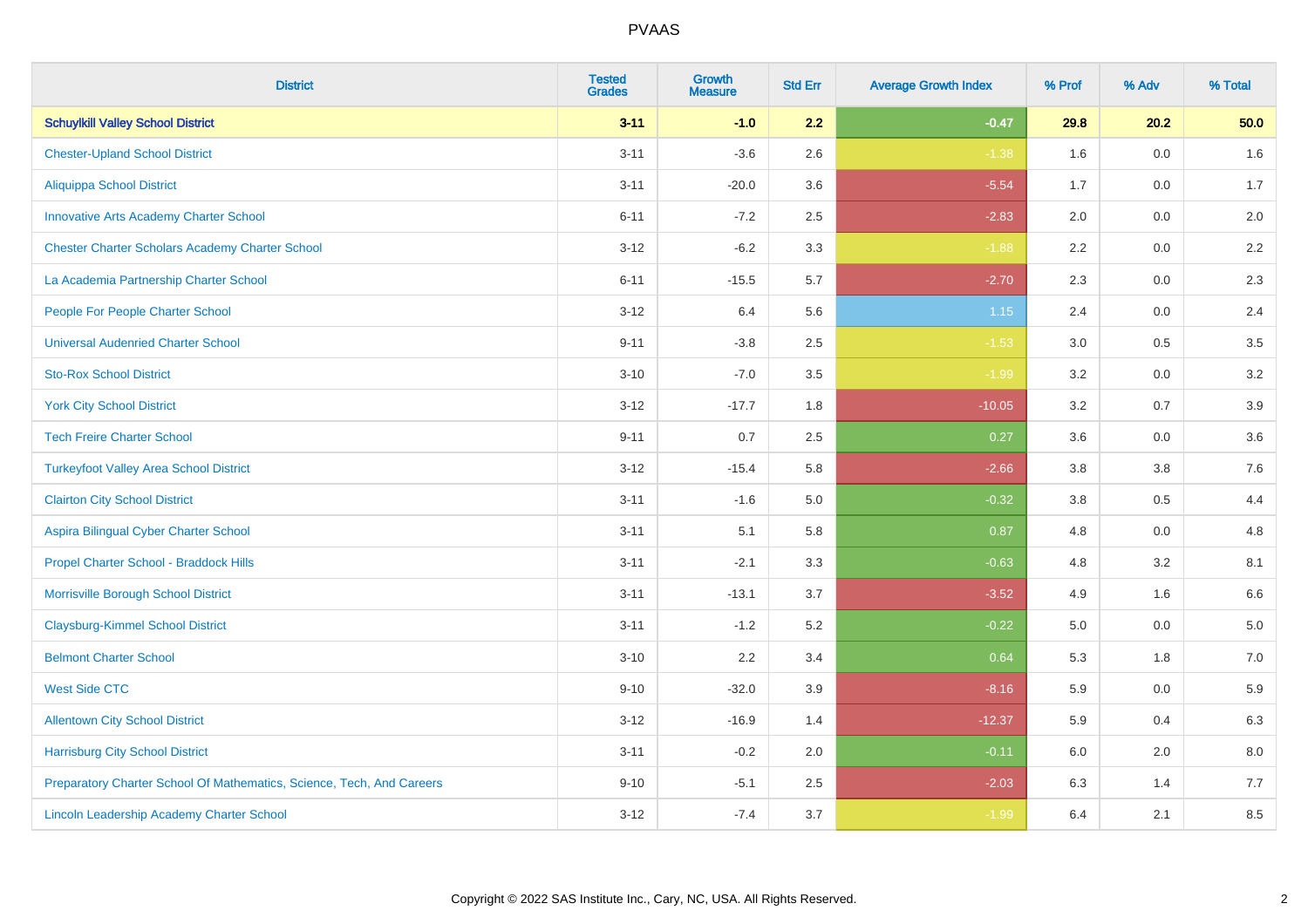| <b>District</b>                                   | <b>Tested</b><br><b>Grades</b> | Growth<br><b>Measure</b> | <b>Std Err</b> | <b>Average Growth Index</b> | % Prof | % Adv   | % Total |
|---------------------------------------------------|--------------------------------|--------------------------|----------------|-----------------------------|--------|---------|---------|
| <b>Schuylkill Valley School District</b>          | $3 - 11$                       | $-1.0$                   | 2.2            | $-0.47$                     | 29.8   | 20.2    | 50.0    |
| <b>Lawrence County CTC</b>                        | $10 - 11$                      | $-9.8$                   | 3.7            | $-2.68$                     | 7.3    | 0.0     | 7.3     |
| <b>Propel Charter School-Homestead</b>            | $3 - 11$                       | $-5.0$                   | 3.9            | $-1.27$                     | 7.3    | 0.0     | 7.3     |
| Dr Robert Ketterer Charter School Inc             | $6 - 12$                       | 7.1                      | 4.3            | 1.66                        | $7.3$  | 1.7     | 9.0     |
| <b>Propel Charter School-Montour</b>              | $3 - 10$                       | $-3.4$                   | 3.6            | $-0.93$                     | 7.7    | 0.0     | 7.7     |
| <b>Blacklick Valley School District</b>           | $3 - 11$                       | $-0.9$                   | 3.9            | $-0.23$                     | 7.7    | 7.7     | 15.4    |
| <b>Executive Education Academy Charter School</b> | $3 - 10$                       | $-14.6$                  | 3.0            | $-4.81$                     | 8.5    | 1.2     | 9.8     |
| <b>Tacony Academy Charter School</b>              | $3 - 11$                       | $-12.9$                  | 3.3            | $-3.90$                     | 8.6    | 1.4     | 10.0    |
| <b>Esperanza Cyber Charter School</b>             | $3 - 11$                       | 7.1                      | 6.1            | 1.15                        | 8.8    | 2.9     | 11.8    |
| <b>Lancaster School District</b>                  | $3 - 12$                       | $-10.0$                  | 1.4            | $-7.22$                     | 9.0    | 3.9     | 12.8    |
| <b>Farrell Area School District</b>               | $3 - 11$                       | $-1.9$                   | 4.2            | $-0.44$                     | 9.3    | 11.6    | 20.9    |
| <b>Big Beaver Falls Area School District</b>      | $3 - 11$                       | $-17.9$                  | 2.8            | $-6.27$                     | 9.4    | 2.8     | 12.2    |
| <b>Shade-Central City School District</b>         | $3 - 11$                       | $-14.6$                  | 4.0            | $-3.68$                     | 9.6    | 0.0     | 9.6     |
| Community Academy Of Philadelphia Charter School  | $3 - 11$                       | 0.1                      | 2.6            | 0.06                        | 9.7    | 2.6     | 12.4    |
| <b>KIPP Dubois Charter School</b>                 | $9 - 10$                       | $-3.0$                   | 3.1            | $-0.95$                     | 10.0   | 0.0     | 10.0    |
| <b>Woodland Hills School District</b>             | $3 - 12$                       | $-4.2$                   | 2.5            | $-1.66$                     | 10.1   | 1.4     | 11.5    |
| Mastery Charter School - Shoemaker Campus         | $7 - 10$                       | $-2.3$                   | 2.8            | $-0.81$                     | 10.1   | 3.7     | 13.8    |
| <b>Greater Johnstown School District</b>          | $3 - 11$                       | $-3.5$                   | 2.4            | $-1.45$                     | 10.3   | 1.3     | 11.5    |
| <b>Sugar Valley Rural Charter School</b>          | $3 - 11$                       | $-3.6$                   | 3.7            | $-0.98$                     | 10.3   | $0.0\,$ | 10.3    |
| Norristown Area School District                   | $3 - 12$                       | $-25.4$                  | 1.7            | $-15.35$                    | 10.6   | 1.8     | 12.4    |
| New Kensington-Arnold School District             | $3 - 11$                       | $-5.8$                   | 3.2            | $-1.80$                     | 10.8   | 1.2     | 12.0    |
| <b>Tussey Mountain School District</b>            | $3 - 12$                       | $-13.0$                  | 3.3            | $-3.93$                     | 11.1   | 3.2     | 14.3    |
| <b>Cornell School District</b>                    | $3 - 11$                       | $-5.5$                   | 4.6            | $-1.20$                     | 11.3   | 3.2     | 14.5    |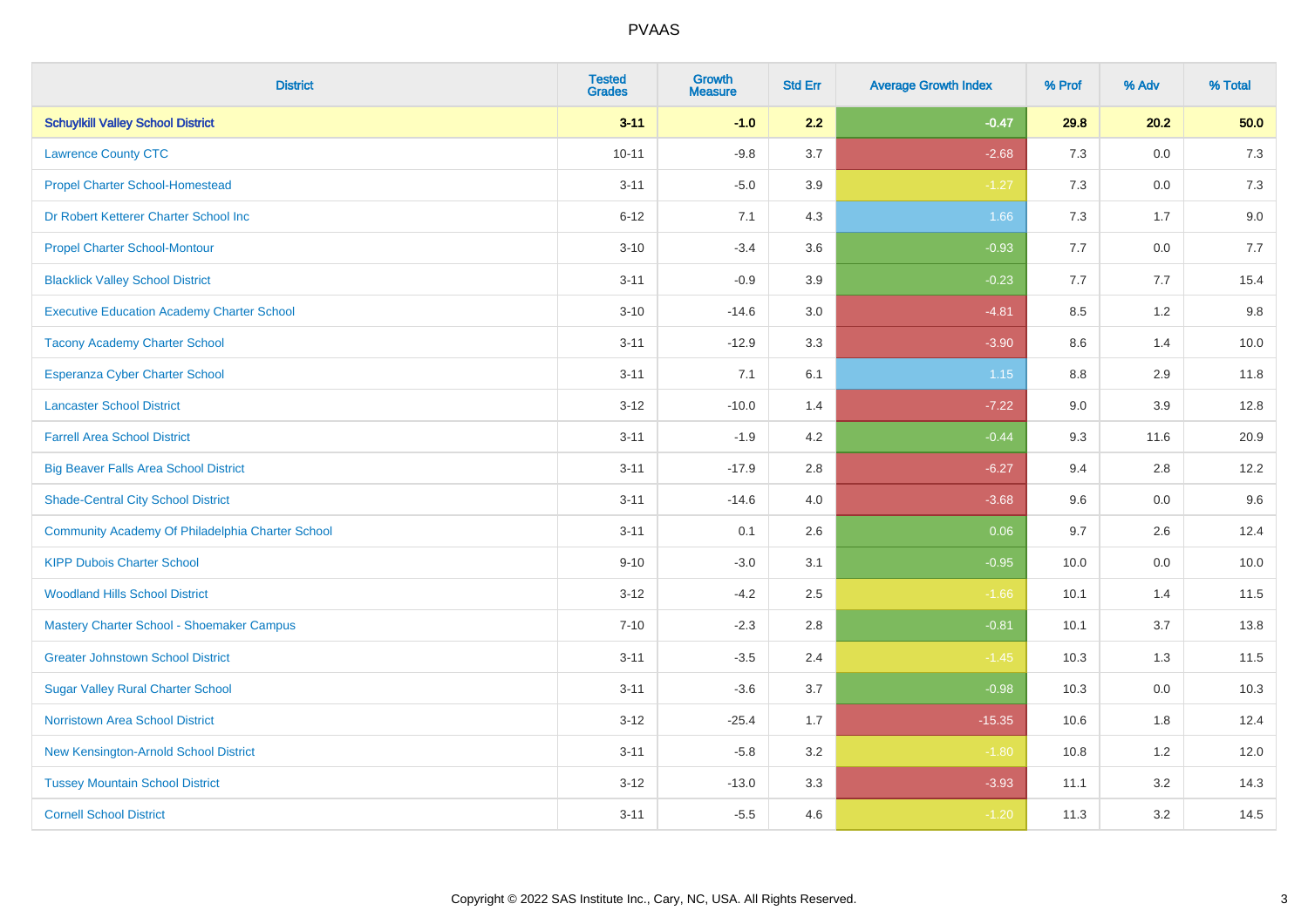| <b>District</b>                               | <b>Tested</b><br><b>Grades</b> | <b>Growth</b><br><b>Measure</b> | <b>Std Err</b> | <b>Average Growth Index</b> | % Prof | % Adv   | % Total |
|-----------------------------------------------|--------------------------------|---------------------------------|----------------|-----------------------------|--------|---------|---------|
| <b>Schuylkill Valley School District</b>      | $3 - 11$                       | $-1.0$                          | 2.2            | $-0.47$                     | 29.8   | 20.2    | 50.0    |
| <b>Tulpehocken Area School District</b>       | $3 - 12$                       | 1.0                             | 4.9            | 0.20                        | 11.5   | 23.1    | 34.6    |
| <b>Hanover Area School District</b>           | $3 - 11$                       | $-14.7$                         | 4.7            | $-3.13$                     | 12.1   | 3.0     | 15.2    |
| <b>Multicultural Academy Charter School</b>   | $9 - 11$                       | 6.0                             | 3.4            | 1.77                        | 12.3   | 0.0     | 12.3    |
| <b>Muhlenberg School District</b>             | $3 - 10$                       | $-17.8$                         | 1.9            | $-9.34$                     | 12.4   | 4.6     | 17.0    |
| <b>Redbank Valley School District</b>         | $3 - 11$                       | $-7.5$                          | 3.1            | $-2.41$                     | 12.4   | 10.6    | 23.1    |
| <b>Mastery Charter School - Thomas Campus</b> | $3 - 10$                       | 7.9                             | 5.7            | 1.39                        | 12.5   | 0.0     | 12.5    |
| <b>Mcguffey School District</b>               | $3 - 11$                       | $-12.1$                         | 3.0            | $-4.06$                     | 12.8   | 5.9     | 18.6    |
| <b>Coatesville Area School District</b>       | $3 - 11$                       | $-9.5$                          | 1.6            | $-5.81$                     | 12.8   | 3.3     | 16.2    |
| <b>Washington School District</b>             | $3 - 11$                       | $-15.9$                         | 2.9            | $-5.44$                     | 12.9   | 1.7     | 14.7    |
| <b>Sharon City School District</b>            | $3 - 11$                       | $-6.5$                          | 2.3            | $-2.79$                     | 13.1   | 5.0     | 18.1    |
| Lackawanna Trail School District              | $3 - 10$                       | $-11.0$                         | 3.3            | $-3.35$                     | 13.1   | 18.0    | 31.2    |
| <b>Erie City School District</b>              | $3 - 12$                       | $-4.5$                          | 1.4            | $-3.09$                     | 13.4   | 6.7     | 20.1    |
| <b>Canton Area School District</b>            | $3 - 11$                       | 8.4                             | 2.9            | 2.92                        | 13.8   | 23.0    | 36.8    |
| <b>Bristol Township School District</b>       | $3 - 11$                       | $-7.4$                          | 1.4            | $-5.32$                     | 13.8   | 4.6     | 18.4    |
| <b>Steelton-Highspire School District</b>     | $3 - 11$                       | $-5.3$                          | 3.2            | $-1.65$                     | 13.9   | $0.0\,$ | 13.9    |
| <b>William Penn School District</b>           | $3 - 12$                       | 7.0                             | 1.9            | 3.61                        | 14.0   | 7.2     | 21.3    |
| <b>Wilkes-Barre Area School District</b>      | $3 - 11$                       | $-12.4$                         | 2.4            | $-5.18$                     | 14.2   | 3.7     | 17.9    |
| Esperanza Academy Charter School              | $4 - 11$                       | 2.1                             | 2.1            | 1.01                        | 14.2   | 3.6     | 17.8    |
| <b>Shenandoah Valley School District</b>      | $3 - 11$                       | $-4.5$                          | 3.5            | $-1.29$                     | 14.3   | 0.0     | 14.3    |
| Hope For Hyndman Charter School               | $3 - 11$                       | 5.1                             | 5.8            | 0.88                        | 14.3   | 7.1     | 21.4    |
| <b>Rochester Area School District</b>         | $3 - 11$                       | $-5.7$                          | 3.9            | $-1.45$                     | 14.9   | 2.1     | 17.0    |
| <b>Dunmore School District</b>                | $3 - 11$                       | $-12.2$                         | 2.7            | $-4.51$                     | 15.0   | 5.3     | 20.4    |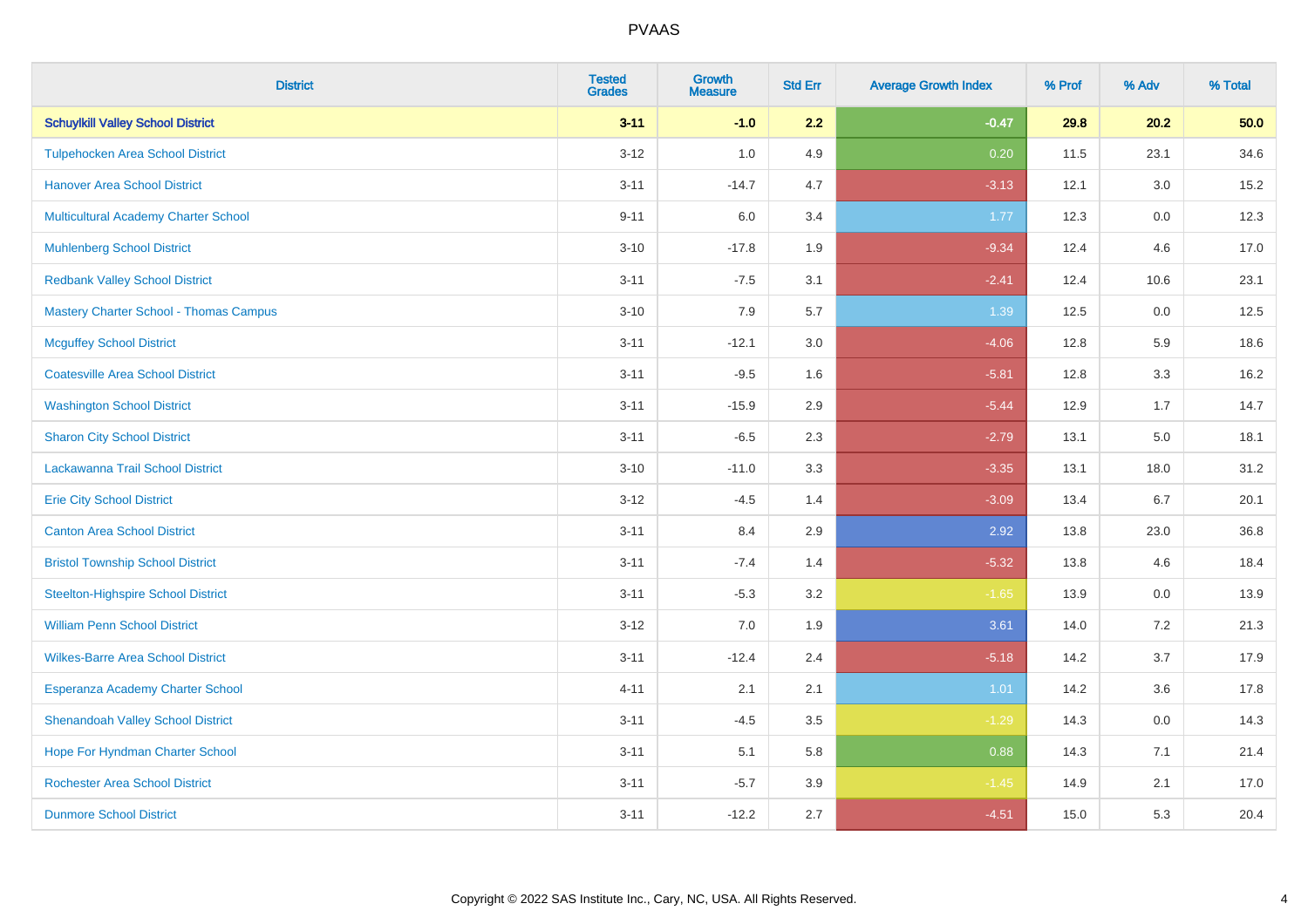| <b>District</b>                               | <b>Tested</b><br><b>Grades</b> | Growth<br><b>Measure</b> | <b>Std Err</b> | <b>Average Growth Index</b> | % Prof | % Adv | % Total |
|-----------------------------------------------|--------------------------------|--------------------------|----------------|-----------------------------|--------|-------|---------|
| <b>Schuylkill Valley School District</b>      | $3 - 11$                       | $-1.0$                   | 2.2            | $-0.47$                     | 29.8   | 20.2  | 50.0    |
| <b>Greater Nanticoke Area School District</b> | $3 - 12$                       | $-6.8$                   | 2.6            | $-2.58$                     | 15.2   | 8.9   | 24.1    |
| <b>Lebanon School District</b>                | $3 - 11$                       | $-1.2$                   | 1.9            | $-0.63$                     | 15.2   | 6.4   | 21.6    |
| Imhotep Institute Charter High School         | $9 - 11$                       | $-17.6$                  | 5.8            | $-3.03$                     | 15.4   | 0.0   | 15.4    |
| <b>West Mifflin Area School District</b>      | $3 - 12$                       | $-11.9$                  | 2.5            | $-4.77$                     | 15.9   | 4.0   | 19.9    |
| <b>City CHS</b>                               | $10 - 11$                      | $-5.6$                   | 2.4            | $-2.34$                     | 15.9   | 1.5   | 17.4    |
| <b>Burgettstown Area School District</b>      | $3 - 11$                       | $-11.2$                  | 3.2            | $-3.46$                     | 16.0   | 2.7   | 18.7    |
| <b>MaST Community Charter School II</b>       | $3 - 10$                       | 1.4                      | 3.0            | 0.45                        | 16.1   | 4.6   | 20.7    |
| <b>Pittsburgh School District</b>             | $3 - 11$                       | $-13.0$                  | 1.1            | $-12.25$                    | 16.1   | 6.5   | 22.6    |
| Philadelphia City School District             | $3 - 12$                       | $-7.8$                   | 0.6            | $-13.43$                    | 16.4   | 6.5   | 22.9    |
| <b>Fannett-Metal School District</b>          | $3 - 11$                       | $-22.3$                  | 4.8            | $-4.65$                     | 16.4   | 6.6   | 23.0    |
| <b>Achievement House Charter School</b>       | $7 - 11$                       | $-8.2$                   | 3.6            | $-2.28$                     | 16.7   | 2.8   | 19.4    |
| <b>Reading School District</b>                | $3 - 11$                       | 4.3                      | 1.2            | 3.71                        | 16.8   | 6.0   | 22.8    |
| <b>Williams Valley School District</b>        | $3 - 11$                       | 2.6                      | 3.7            | 0.69                        | 17.0   | 5.1   | 22.0    |
| <b>Columbia Borough School District</b>       | $3 - 12$                       | $-1.1$                   | 3.6            | $-0.31$                     | 17.2   | 1.7   | 19.0    |
| <b>New Castle Area School District</b>        | $3 - 12$                       | $-13.6$                  | 2.3            | $-5.99$                     | 17.6   | 2.0   | 19.5    |
| Jefferson County-Dubois AVTS                  | $9 - 11$                       | $-11.7$                  | 3.1            | $-3.72$                     | 17.6   | 2.8   | 20.4    |
| <b>Shanksville-Stonycreek School District</b> | $3 - 10$                       | $-8.6$                   | 5.5            | $-1.55$                     | 17.6   | 23.5  | 41.2    |
| <b>Carmichaels Area School District</b>       | $3 - 10$                       | $-7.0$                   | 3.1            | $-2.30$                     | 17.8   | 9.6   | 27.4    |
| <b>Union School District</b>                  | $3 - 12$                       | 2.5                      | 3.7            | 0.69                        | 17.9   | 10.4  | 28.4    |
| <b>Central Fulton School District</b>         | $3 - 11$                       | $-13.3$                  | 3.2            | $-4.20$                     | 18.1   | 9.7   | 27.8    |
| <b>Tidioute Community Charter School</b>      | $3 - 11$                       | 0.8                      | 4.4            | 0.19                        | 18.1   | 6.9   | 25.0    |
| <b>Williamsport Area School District</b>      | $3 - 11$                       | $-11.7$                  | 1.4            | $-8.29$                     | 18.2   | 10.5  | 28.7    |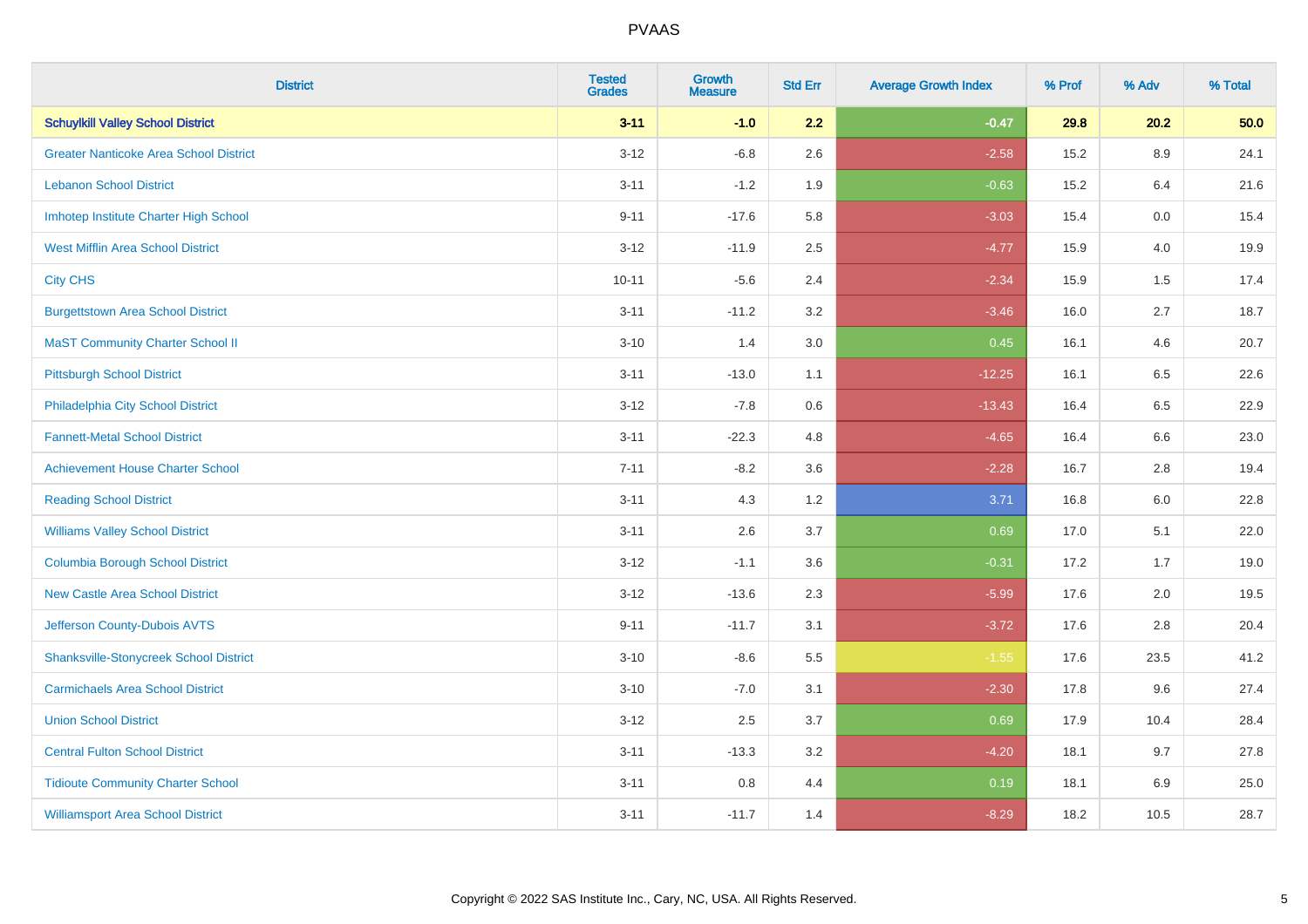| <b>District</b>                                | <b>Tested</b><br><b>Grades</b> | <b>Growth</b><br><b>Measure</b> | <b>Std Err</b> | <b>Average Growth Index</b> | % Prof | % Adv   | % Total |
|------------------------------------------------|--------------------------------|---------------------------------|----------------|-----------------------------|--------|---------|---------|
| <b>Schuylkill Valley School District</b>       | $3 - 11$                       | $-1.0$                          | 2.2            | $-0.47$                     | 29.8   | 20.2    | 50.0    |
| <b>Mount Carmel Area School District</b>       | $3 - 11$                       | $-7.9$                          | 2.3            | $-3.38$                     | 18.2   | 4.4     | 22.6    |
| <b>Dauphin County Technical School</b>         | $9 - 11$                       | $-3.9$                          | 2.3            | $-1.67$                     | 18.3   | 11.1    | 29.3    |
| <b>Frazier School District</b>                 | $3 - 11$                       | $-18.9$                         | 3.4            | $-5.49$                     | 18.3   | 1.4     | 19.7    |
| <b>Penn Hills School District</b>              | $3 - 11$                       | 0.0                             | 2.4            | 0.02                        | 18.4   | 7.1     | 25.6    |
| <b>Punxsutawney Area School District</b>       | $3 - 11$                       | 15.8                            | 2.7            | 5.83                        | 18.6   | 29.0    | 47.6    |
| <b>Southeast Delco School District</b>         | $3 - 10$                       | 3.9                             | 3.5            | 1.12                        | 18.6   | 3.4     | 22.0    |
| <b>Northern Lebanon School District</b>        | $3 - 11$                       | $-0.7$                          | 2.3            | $-0.29$                     | 18.8   | 6.8     | 25.6    |
| <b>Forest Area School District</b>             | $3 - 11$                       | $-1.8$                          | 4.7            | $-0.37$                     | 18.9   | 15.1    | 34.0    |
| Susquehanna Township School District           | $3 - 12$                       | 3.9                             | 2.7            | 1.45                        | 19.0   | 13.1    | 32.0    |
| <b>Pottstown School District</b>               | $3 - 12$                       | 2.0                             | 2.2            | 0.88                        | 19.4   | 6.2     | 25.6    |
| <b>Central Cambria School District</b>         | $3 - 11$                       | $-12.7$                         | 2.3            | $-5.61$                     | 19.4   | 7.4     | 26.9    |
| Jim Thorpe Area School District                | $3 - 11$                       | $-10.9$                         | 2.4            | $-4.48$                     | 19.5   | $6.0\,$ | 25.5    |
| <b>Columbia-Montour AVTS</b>                   | $9 - 10$                       | $-7.1$                          | 2.8            | $-2.52$                     | 19.5   | 3.2     | 22.7    |
| <b>Shamokin Area School District</b>           | $3 - 11$                       | $-2.6$                          | 2.5            | $-1.06$                     | 19.6   | $9.8\,$ | 29.3    |
| <b>Carbon Career &amp; Technical Institute</b> | $9 - 11$                       | $-9.3$                          | 3.2            | $-2.92$                     | 19.6   | 2.2     | 21.7    |
| Pennsylvania Distance Learning Charter School  | $3 - 12$                       | 6.8                             | 3.4            | 1.99                        | 19.8   | 6.2     | 25.9    |
| <b>Mount Union Area School District</b>        | $3 - 10$                       | $-2.5$                          | 2.8            | $-0.89$                     | 19.8   | 5.8     | 25.6    |
| <b>Scranton School District</b>                | $3 - 12$                       | $-10.1$                         | 2.5            | $-4.04$                     | 20.0   | 7.7     | 27.7    |
| Lehigh Valley Academy Regional Charter School  | $3 - 11$                       | $-5.9$                          | 3.0            | $-1.98$                     | 20.0   | 7.7     | 27.7    |
| <b>Blairsville-Saltsburg School District</b>   | $3 - 11$                       | $-7.5$                          | 2.8            | $-2.67$                     | 20.1   | 8.2     | 28.3    |
| <b>Brentwood Borough School District</b>       | $3 - 11$                       | 1.3                             | 3.0            | 0.44                        | 20.2   | 16.0    | 36.2    |
| North Schuylkill School District               | $3 - 11$                       | $-4.7$                          | 2.2            | $-2.16$                     | 20.2   | 11.7    | 31.9    |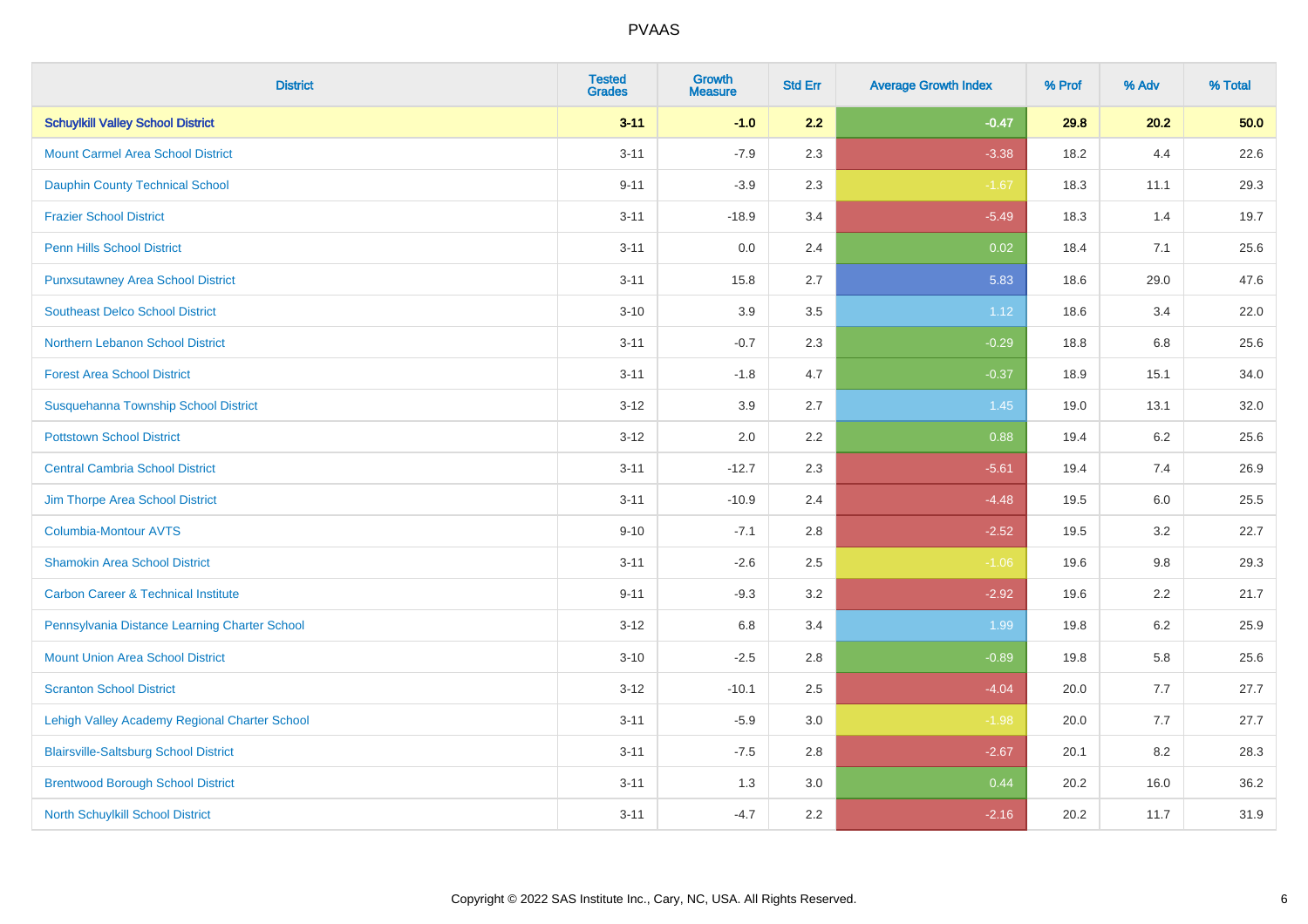| <b>District</b>                                 | <b>Tested</b><br><b>Grades</b> | <b>Growth</b><br><b>Measure</b> | <b>Std Err</b> | <b>Average Growth Index</b> | % Prof | % Adv   | % Total |
|-------------------------------------------------|--------------------------------|---------------------------------|----------------|-----------------------------|--------|---------|---------|
| <b>Schuylkill Valley School District</b>        | $3 - 11$                       | $-1.0$                          | 2.2            | $-0.47$                     | 29.8   | 20.2    | 50.0    |
| <b>Westinghouse Arts Academy Charter School</b> | $9 - 10$                       | $-6.0$                          | 3.3            | $-1.81$                     | 20.2   | $8.9\,$ | 29.1    |
| Meyersdale Area School District                 | $3 - 11$                       | $-16.1$                         | 3.3            | $-4.94$                     | 20.3   | 5.8     | 26.1    |
| <b>Wattsburg Area School District</b>           | $3 - 11$                       | 1.0                             | 2.7            | 0.36                        | 20.4   | 12.4    | 32.7    |
| <b>Bethlehem Area School District</b>           | $3 - 11$                       | $-4.5$                          | 1.1            | $-3.91$                     | 20.4   | 11.3    | 31.7    |
| <b>Hazleton Area School District</b>            | $3 - 11$                       | 6.0                             | 1.6            | 3.85                        | 20.5   | 9.0     | 29.5    |
| <b>Mastery Charter School - Pickett Campus</b>  | $6 - 10$                       | 2.7                             | 4.2            | 0.65                        | 20.6   | 0.0     | 20.6    |
| <b>Chartiers Valley School District</b>         | $3 - 11$                       | $-9.1$                          | 2.1            | $-4.23$                     | 20.7   | 17.4    | 38.0    |
| <b>Riverside School District</b>                | $3 - 11$                       | $-6.2$                          | 2.7            | $-2.33$                     | 20.8   | 17.0    | 37.7    |
| <b>Shikellamy School District</b>               | $3 - 10$                       | $-8.3$                          | 2.4            | $-3.42$                     | 20.8   | 18.5    | 39.2    |
| Pennsylvania Cyber Charter School               | $3 - 11$                       | 0.6                             | 1.5            | 0.37                        | 20.8   | 8.1     | 28.9    |
| <b>Laurel Highlands School District</b>         | $3 - 11$                       | $-3.8$                          | 2.3            | $-1.63$                     | 20.9   | 14.6    | 35.4    |
| <b>Antietam School District</b>                 | $3 - 10$                       | $-9.5$                          | 3.7            | $-2.57$                     | 20.9   | $1.5\,$ | 22.4    |
| <b>Trinity Area School District</b>             | $3 - 11$                       | $-8.7$                          | 1.8            | $-4.87$                     | 20.9   | 9.8     | 30.8    |
| <b>East Allegheny School District</b>           | $3 - 11$                       | $-6.4$                          | 3.0            | $-2.11$                     | 21.0   | 7.4     | 28.4    |
| <b>Somerset Area School District</b>            | $3 - 11$                       | $-7.6$                          | 2.4            | $-3.17$                     | 21.0   | 14.5    | 35.5    |
| <b>Monessen City School District</b>            | $3 - 10$                       | $-3.9$                          | 5.6            | $-0.69$                     | 21.0   | 10.5    | 31.6    |
| <b>Ferndale Area School District</b>            | $3 - 10$                       | $-1.1$                          | 4.1            | $-0.27$                     | 21.0   | 7.9     | 29.0    |
| <b>Mckeesport Area School District</b>          | $3 - 12$                       | 4.6                             | 2.2            | 2.14                        | 21.1   | 4.4     | 25.5    |
| Northern Lehigh School District                 | $3 - 12$                       | 6.1                             | 2.5            | 2.42                        | 21.4   | 18.0    | 39.3    |
| <b>Mahanoy Area School District</b>             | $3 - 10$                       | $-3.4$                          | 3.1            | $-1.07$                     | 21.4   | 8.6     | 30.0    |
| Philadelphia Academy Charter School             | $3 - 11$                       | $-14.7$                         | 2.7            | $-5.42$                     | 21.6   | 3.9     | 25.5    |
| <b>Southern Fulton School District</b>          | $3 - 11$                       | $-5.1$                          | 4.0            | $-1.29$                     | 21.7   | 13.0    | 34.8    |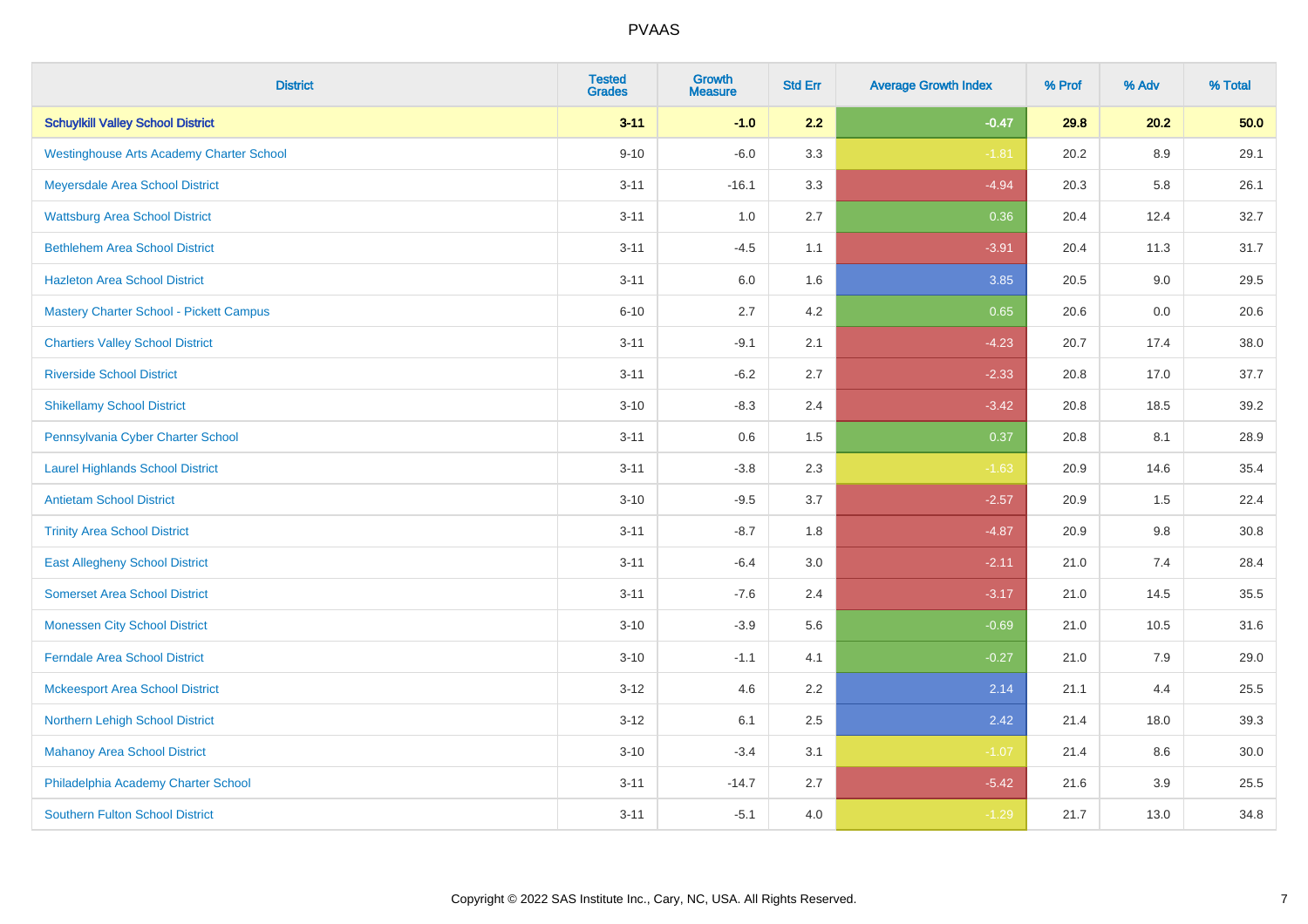| <b>District</b>                               | <b>Tested</b><br><b>Grades</b> | <b>Growth</b><br><b>Measure</b> | <b>Std Err</b> | <b>Average Growth Index</b> | % Prof | % Adv | % Total |
|-----------------------------------------------|--------------------------------|---------------------------------|----------------|-----------------------------|--------|-------|---------|
| <b>Schuylkill Valley School District</b>      | $3 - 11$                       | $-1.0$                          | 2.2            | $-0.47$                     | 29.8   | 20.2  | 50.0    |
| <b>Pottsville Area School District</b>        | $3 - 12$                       | $-4.9$                          | 2.1            | $-2.36$                     | 21.8   | 7.9   | 29.6    |
| <b>West York Area School District</b>         | $3 - 12$                       | $-9.8$                          | 2.7            | $-3.57$                     | 21.9   | 10.9  | 32.8    |
| <b>Brownsville Area School District</b>       | $3 - 12$                       | 3.9                             | 3.8            | 1.04                        | 22.0   | 8.5   | 30.5    |
| <b>Wyoming Valley West School District</b>    | $3 - 11$                       | $-5.5$                          | 2.3            | $-2.38$                     | 22.2   | 9.2   | 31.4    |
| Schuylkill Haven Area School District         | $3 - 11$                       | $-5.3$                          | 2.7            | $-1.96$                     | 22.2   | 11.6  | 33.8    |
| <b>Charleroi School District</b>              | $3 - 11$                       | $-4.3$                          | 2.7            | $-1.55$                     | 22.2   | 15.9  | 38.1    |
| <b>Lakeland School District</b>               | $3 - 11$                       | 13.3                            | 2.8            | 4.80                        | 22.2   | 21.2  | 43.4    |
| <b>Berwick Area School District</b>           | $3 - 11$                       | $-6.9$                          | 2.4            | $-2.84$                     | 22.3   | 11.5  | 33.8    |
| <b>Williamsburg Community School District</b> | $3 - 11$                       | $-16.9$                         | 4.1            | $-4.14$                     | 22.4   | 0.0   | 22.4    |
| <b>New Foundations Charter School</b>         | $3 - 11$                       | 0.6                             | 2.2            | 0.29                        | 22.4   | 4.0   | 26.4    |
| Philipsburg-Osceola Area School District      | $3 - 11$                       | 4.1                             | 3.0            | 1.37                        | 22.5   | 16.2  | 38.8    |
| <b>East Lycoming School District</b>          | $3 - 11$                       | $-10.9$                         | 2.1            | $-5.08$                     | 22.5   | 8.2   | 30.8    |
| <b>York Co School Of Technology</b>           | $9 - 12$                       | $-10.9$                         | 1.6            | $-6.79$                     | 22.6   | 4.0   | 26.6    |
| <b>Moniteau School District</b>               | $3 - 11$                       | $-11.8$                         | 2.9            | $-4.07$                     | 22.6   | 5.0   | 27.6    |
| <b>Hanover Public School District</b>         | $3 - 11$                       | $-12.4$                         | 2.7            | $-4.50$                     | 22.7   | 6.2   | 28.9    |
| East Stroudsburg Area School District         | $3 - 11$                       | $-4.9$                          | 1.4            | $-3.38$                     | 22.7   | 12.5  | 35.2    |
| <b>Roberto Clemente Charter School</b>        | $3 - 12$                       | $-3.3$                          | 4.1            | $-0.79$                     | 22.7   | 4.6   | 27.3    |
| <b>Troy Area School District</b>              | $3 - 10$                       | $-4.7$                          | 3.2            | $-1.46$                     | 22.8   | 16.5  | 39.2    |
| <b>Freedom Area School District</b>           | $3 - 11$                       | $-6.3$                          | 3.1            | $-2.04$                     | 22.9   | 8.4   | 31.3    |
| <b>Juniata County School District</b>         | $3 - 12$                       | 7.7                             | 2.0            | 3.81                        | 22.9   | 18.9  | 41.8    |
| Fox Chapel Area School District               | $3 - 11$                       | 17.6                            | 1.9            | 9.47                        | 22.9   | 52.0  | 74.9    |
| <b>Milton Area School District</b>            | $3 - 11$                       | $-10.1$                         | 2.5            | $-4.04$                     | 23.0   | 11.3  | 34.2    |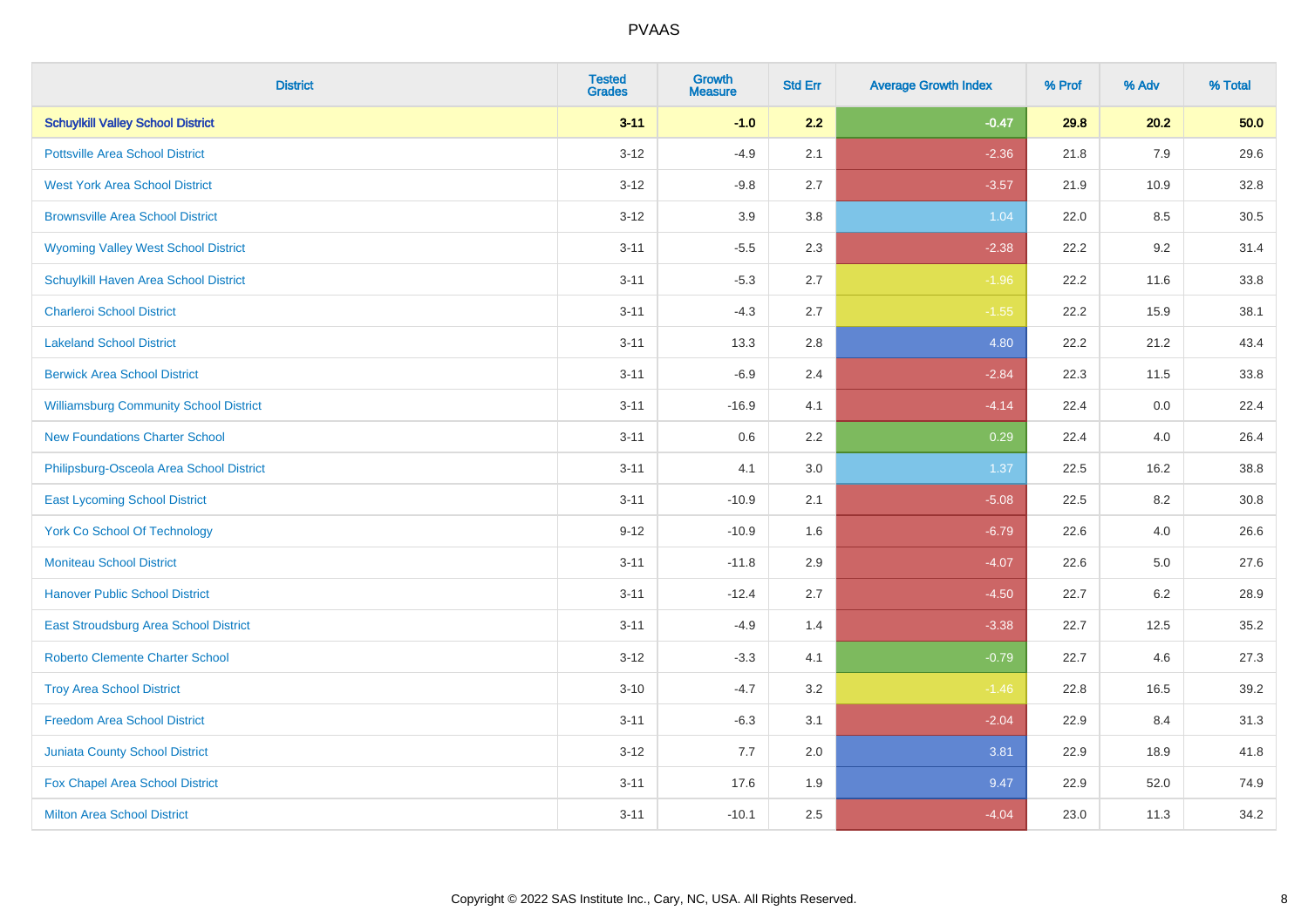| <b>District</b>                                         | <b>Tested</b><br><b>Grades</b> | <b>Growth</b><br><b>Measure</b> | <b>Std Err</b> | <b>Average Growth Index</b> | % Prof | % Adv | % Total |
|---------------------------------------------------------|--------------------------------|---------------------------------|----------------|-----------------------------|--------|-------|---------|
| <b>Schuylkill Valley School District</b>                | $3 - 11$                       | $-1.0$                          | 2.2            | $-0.47$                     | 29.8   | 20.2  | 50.0    |
| <b>Forbes Road School District</b>                      | $3 - 11$                       | $-11.5$                         | 4.7            | $-2.43$                     | 23.1   | 10.3  | 33.3    |
| Center For Student Learning Charter School At Pennsbury | $6 - 12$                       | $-3.3$                          | 6.0            | $-0.55$                     | 23.1   | 0.0   | 23.1    |
| Juniata Valley School District                          | $3 - 11$                       | 1.6                             | 3.2            | 0.51                        | 23.1   | 9.4   | 32.5    |
| <b>Kiski Area School District</b>                       | $3 - 11$                       | $-4.0$                          | 2.0            | $-1.99$                     | 23.1   | 18.2  | 41.3    |
| <b>School Lane Charter School</b>                       | $3 - 11$                       | 2.6                             | 3.6            | 0.72                        | 23.1   | 18.7  | 41.8    |
| Ambridge Area School District                           | $3 - 12$                       | $-19.4$                         | 2.5            | $-7.64$                     | 23.2   | 5.6   | 28.9    |
| <b>Marion Center Area School District</b>               | $3 - 10$                       | 0.8                             | 2.9            | 0.27                        | 23.3   | 11.1  | 34.4    |
| <b>Eastern Lebanon County School District</b>           | $3 - 11$                       | 4.0                             | 2.1            | 1.89                        | 23.5   | 11.5  | 35.0    |
| <b>Shippensburg Area School District</b>                | $3 - 11$                       | 0.5                             | 1.8            | 0.26                        | 23.5   | 22.8  | 46.3    |
| <b>York Academy Regional Charter School</b>             | $3 - 11$                       | $-2.3$                          | 4.4            | $-0.52$                     | 23.5   | 2.0   | 25.5    |
| <b>Big Spring School District</b>                       | $3 - 11$                       | $-9.8$                          | 2.3            | $-4.32$                     | 23.6   | 12.9  | 36.5    |
| <b>Centennial School District</b>                       | $3 - 10$                       | 1.5                             | 1.5            | 0.98                        | 23.6   | 12.4  | 36.0    |
| <b>Conemaugh Valley School District</b>                 | $3 - 12$                       | $-6.3$                          | 4.1            | $-1.54$                     | 23.7   | 5.1   | 28.8    |
| South Allegheny School District                         | $3 - 11$                       | $-0.9$                          | 3.1            | $-0.30$                     | 23.8   | 2.5   | 26.2    |
| <b>Upper Darby School District</b>                      | $3 - 12$                       | 11.2                            | 1.4            | 8.28                        | 23.8   | 11.8  | 35.6    |
| <b>Susq-Cyber Charter School</b>                        | $9 - 11$                       | $-3.2$                          | 5.8            | $-0.54$                     | 23.8   | 4.8   | 28.6    |
| <b>Ringgold School District</b>                         | $3 - 11$                       | 2.9                             | 2.2            | 1.32                        | 23.8   | 13.3  | 37.1    |
| South Side Area School District                         | $3 - 11$                       | $-0.6$                          | 3.1            | $-0.19$                     | 24.0   | 28.0  | 52.0    |
| Maritime Academy Charter School                         | $3 - 10$                       | 13.2                            | 3.1            | 4.29                        | 24.0   | 1.3   | 25.3    |
| <b>Corry Area School District</b>                       | $3 - 11$                       | $-6.8$                          | 2.3            | $-3.01$                     | 24.0   | 8.8   | 32.8    |
| Millersburg Area School District                        | $3 - 11$                       | $-6.6$                          | 3.4            | $-1.92$                     | 24.1   | 10.3  | 34.5    |
| <b>Easton Area School District</b>                      | $3 - 12$                       | 6.3                             | 1.3            | 4.91                        | 24.1   | 13.0  | 37.1    |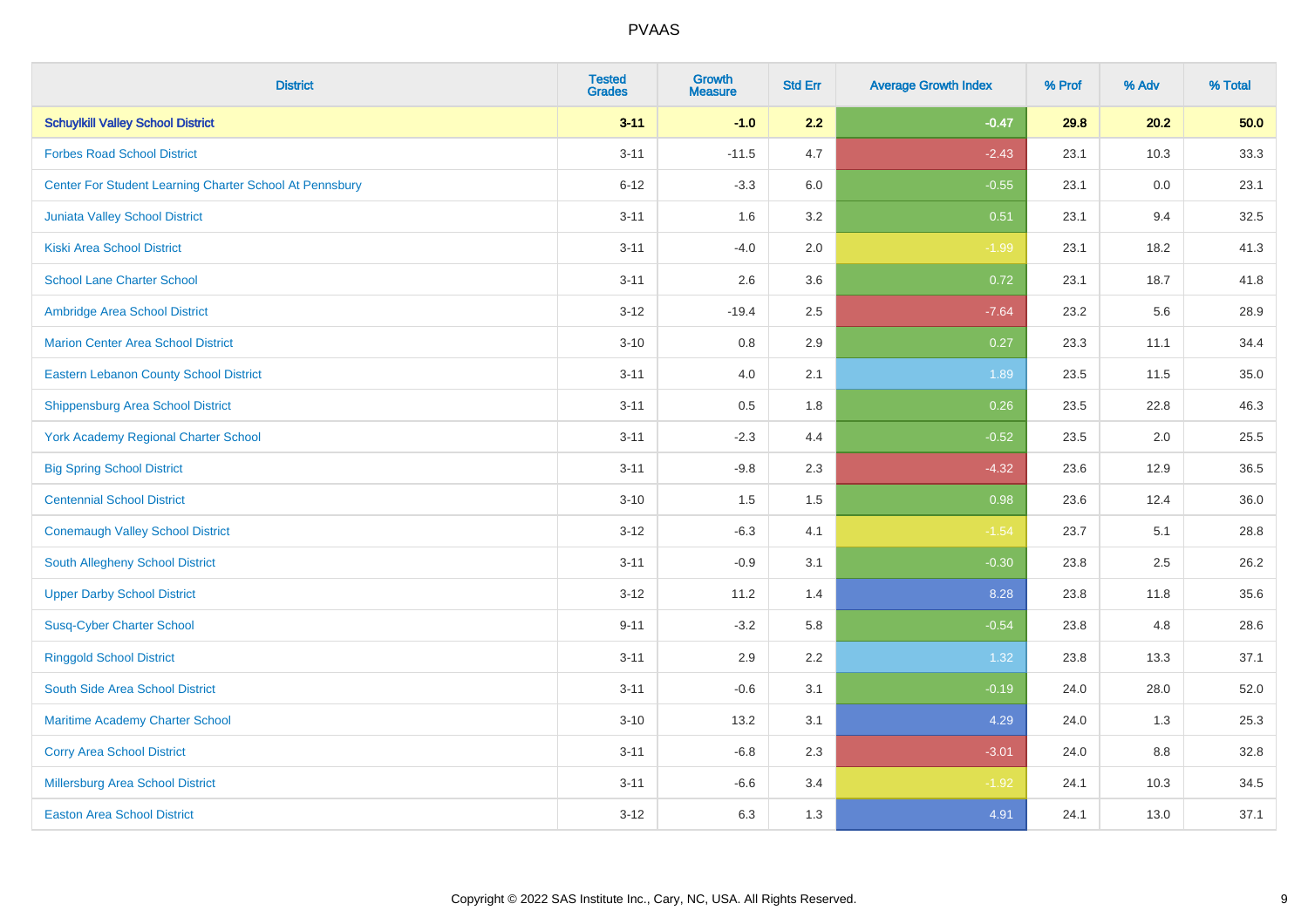| <b>District</b>                                | <b>Tested</b><br><b>Grades</b> | <b>Growth</b><br><b>Measure</b> | <b>Std Err</b> | <b>Average Growth Index</b> | % Prof | % Adv   | % Total |
|------------------------------------------------|--------------------------------|---------------------------------|----------------|-----------------------------|--------|---------|---------|
| <b>Schuylkill Valley School District</b>       | $3 - 11$                       | $-1.0$                          | 2.2            | $-0.47$                     | 29.8   | 20.2    | 50.0    |
| <b>Connellsville Area School District</b>      | $3 - 11$                       | $-5.3$                          | 2.0            | $-2.67$                     | 24.2   | $5.0\,$ | 29.1    |
| <b>Chambersburg Area School District</b>       | $3 - 11$                       | $-5.6$                          | 1.3            | $-4.42$                     | 24.2   | 15.2    | 39.4    |
| <b>Penns Manor Area School District</b>        | $3 - 12$                       | $-1.9$                          | 3.5            | $-0.55$                     | 24.2   | $3.8\,$ | 28.0    |
| <b>Bensalem Township School District</b>       | $3 - 11$                       | 1.0                             | 1.6            | 0.63                        | 24.3   | 10.7    | 34.9    |
| Northern York County School District           | $3 - 11$                       | 8.4                             | 1.8            | 4.63                        | 24.3   | 23.1    | 47.4    |
| <b>Cheltenham School District</b>              | $3 - 11$                       | $-17.6$                         | 2.0            | $-8.74$                     | 24.4   | 8.3     | 32.6    |
| <b>Salisbury Township School District</b>      | $3 - 11$                       | 5.8                             | 3.6            | 1.62                        | 24.4   | 12.6    | 37.0    |
| <b>Wellsboro Area School District</b>          | $3 - 11$                       | $-6.3$                          | 3.0            | $-2.08$                     | 24.4   | 13.4    | 37.8    |
| <b>Mercer Area School District</b>             | $3 - 11$                       | $2.2\,$                         | 3.1            | 0.70                        | 24.4   | 11.8    | 36.2    |
| <b>Smethport Area School District</b>          | $3 - 12$                       | 5.8                             | 3.8            | 1.52                        | 24.6   | 20.0    | 44.6    |
| <b>Agora Cyber Charter School</b>              | $3 - 11$                       | 14.6                            | 2.4            | 6.03                        | 24.7   | 19.5    | 44.2    |
| Mastery Charter School - Hardy Williams        | $3 - 11$                       | 6.6                             | 3.0            | 2.21                        | 24.7   | 1.2     | 25.9    |
| <b>Upper Moreland Township School District</b> | $3 - 11$                       | 1.1                             | 2.0            | 0.56                        | 24.8   | 26.6    | 51.3    |
| <b>Towanda Area School District</b>            | $3 - 11$                       | $-4.0$                          | 2.6            | $-1.52$                     | 24.8   | 9.9     | 34.8    |
| <b>York Suburban School District</b>           | $3 - 11$                       | 7.4                             | 2.1            | 3.55                        | 24.9   | 31.2    | 56.1    |
| Cambria Heights School District                | $3 - 10$                       | $-6.2$                          | 2.9            | $-2.11$                     | 25.0   | 13.0    | 38.0    |
| <b>Montgomery Area School District</b>         | $3 - 11$                       | $-5.8$                          | 3.2            | $-1.83$                     | 25.0   | 11.5    | 36.5    |
| <b>Moshannon Valley School District</b>        | $3 - 10$                       | $-5.1$                          | 4.6            | $-1.12$                     | 25.0   | 12.5    | 37.5    |
| <b>MaST Community Charter School</b>           | $3 - 10$                       | $-0.9$                          | 2.5            | $-0.34$                     | 25.0   | 21.6    | 46.6    |
| <b>Austin Area School District</b>             | $3 - 11$                       | 2.6                             | 6.0            | 0.43                        | 25.0   | 18.8    | 43.8    |
| Northern Tioga School District                 | $3 - 12$                       | 6.8                             | 2.6            | 2.64                        | 25.0   | 16.9    | 41.9    |
| Selinsgrove Area School District               | $3 - 12$                       | $-5.7$                          | 2.1            | $-2.74$                     | 25.4   | 13.9    | 39.2    |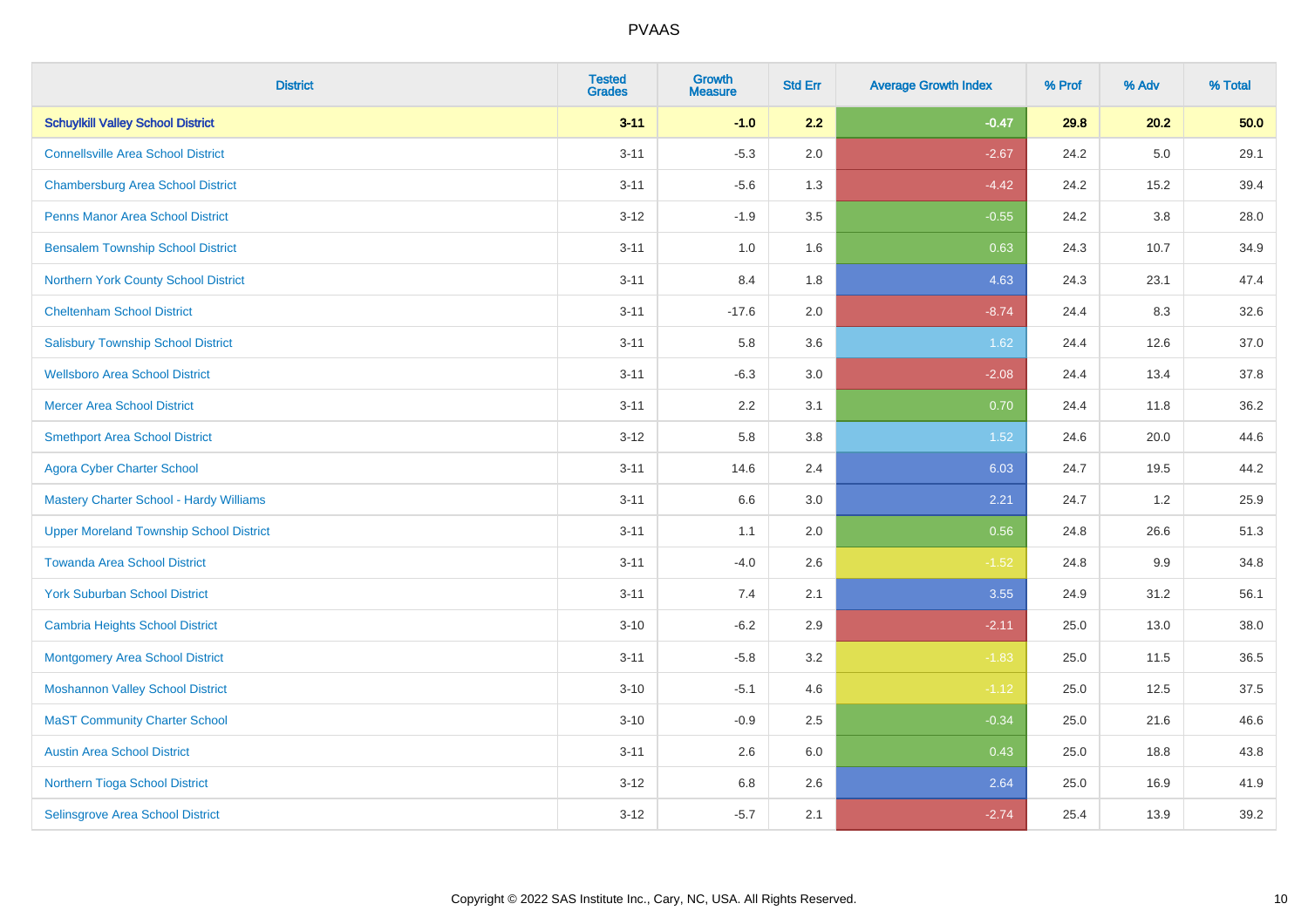| <b>District</b>                                   | <b>Tested</b><br><b>Grades</b> | <b>Growth</b><br><b>Measure</b> | <b>Std Err</b> | <b>Average Growth Index</b> | % Prof | % Adv | % Total |
|---------------------------------------------------|--------------------------------|---------------------------------|----------------|-----------------------------|--------|-------|---------|
| <b>Schuylkill Valley School District</b>          | $3 - 11$                       | $-1.0$                          | 2.2            | $-0.47$                     | 29.8   | 20.2  | 50.0    |
| <b>Upper Perkiomen School District</b>            | $3 - 11$                       | 5.7                             | 1.9            | 3.04                        | 25.4   | 19.9  | 45.4    |
| <b>Central Columbia School District</b>           | $3 - 12$                       | 0.3                             | 2.3            | 0.12                        | 25.4   | 37.6  | 63.0    |
| <b>Collegium Charter School</b>                   | $3 - 10$                       | 21.2                            | 2.6            | 8.18                        | 25.4   | 16.4  | 41.8    |
| <b>Cranberry Area School District</b>             | $3-12$                         | $-0.9$                          | 3.1            | $-0.29$                     | 25.5   | 9.7   | 35.2    |
| Insight PA Cyber Charter School                   | $3 - 11$                       | $-9.4$                          | 5.8            | $-1.62$                     | 25.6   | 4.6   | 30.2    |
| <b>Wyomissing Area School District</b>            | $3 - 12$                       | $-2.4$                          | 2.6            | $-0.92$                     | 25.6   | 28.1  | 53.7    |
| <b>Grove City Area School District</b>            | $3-12$                         | $-8.8$                          | 2.3            | $-3.89$                     | 25.6   | 16.4  | 42.0    |
| <b>Beaver Area School District</b>                | $3 - 10$                       | $-3.0$                          | 2.5            | $-1.16$                     | 25.8   | 27.8  | 53.6    |
| Lake-Lehman School District                       | $3 - 11$                       | 14.9                            | 2.8            | 5.34                        | 25.8   | 22.5  | 48.3    |
| <b>Bangor Area School District</b>                | $3 - 12$                       | $-1.2$                          | 2.0            | $-0.60$                     | 25.8   | 12.7  | 38.5    |
| <b>Environmental Charter School At Frick Park</b> | $3-9$                          | $-6.2$                          | 3.7            | $-1.67$                     | 25.9   | 3.4   | 29.3    |
| <b>Saucon Valley School District</b>              | $3 - 11$                       | 18.9                            | 2.2            | 8.48                        | 26.0   | 39.6  | 65.6    |
| <b>Waynesboro Area School District</b>            | $3 - 12$                       | 3.0                             | 1.8            | 1.67                        | 26.0   | 23.5  | 49.5    |
| <b>Octorara Area School District</b>              | $3 - 11$                       | $-7.5$                          | 3.2            | $-2.35$                     | 26.1   | 17.0  | 43.2    |
| Northern Bedford County School District           | $3 - 11$                       | $-2.3$                          | 3.3            | $-0.69$                     | 26.2   | 16.9  | 43.1    |
| <b>North Star School District</b>                 | $3 - 11$                       | 1.1                             | 3.3            | 0.34                        | 26.2   | 20.0  | 46.2    |
| <b>Chartiers-Houston School District</b>          | $3 - 10$                       | $-16.5$                         | 3.5            | $-4.79$                     | 26.3   | 6.6   | 32.9    |
| <b>Elk Lake School District</b>                   | $3 - 11$                       | $-6.1$                          | 2.9            | $-2.12$                     | 26.3   | 11.6  | 37.9    |
| Mastery Charter High School-Lenfest Campus        | $7 - 11$                       | $-1.8$                          | 5.8            | $-0.30$                     | 26.3   | 0.0   | 26.3    |
| Southern Tioga School District                    | $3 - 11$                       | $-0.1$                          | 2.8            | $-0.03$                     | 26.3   | 10.3  | 36.6    |
| <b>Crawford Central School District</b>           | $3 - 11$                       | 5.7                             | 2.1            | 2.71                        | 26.4   | 15.8  | 42.1    |
| <b>North Hills School District</b>                | $3 - 11$                       | $-15.8$                         | 1.8            | $-8.84$                     | 26.4   | 19.8  | 46.2    |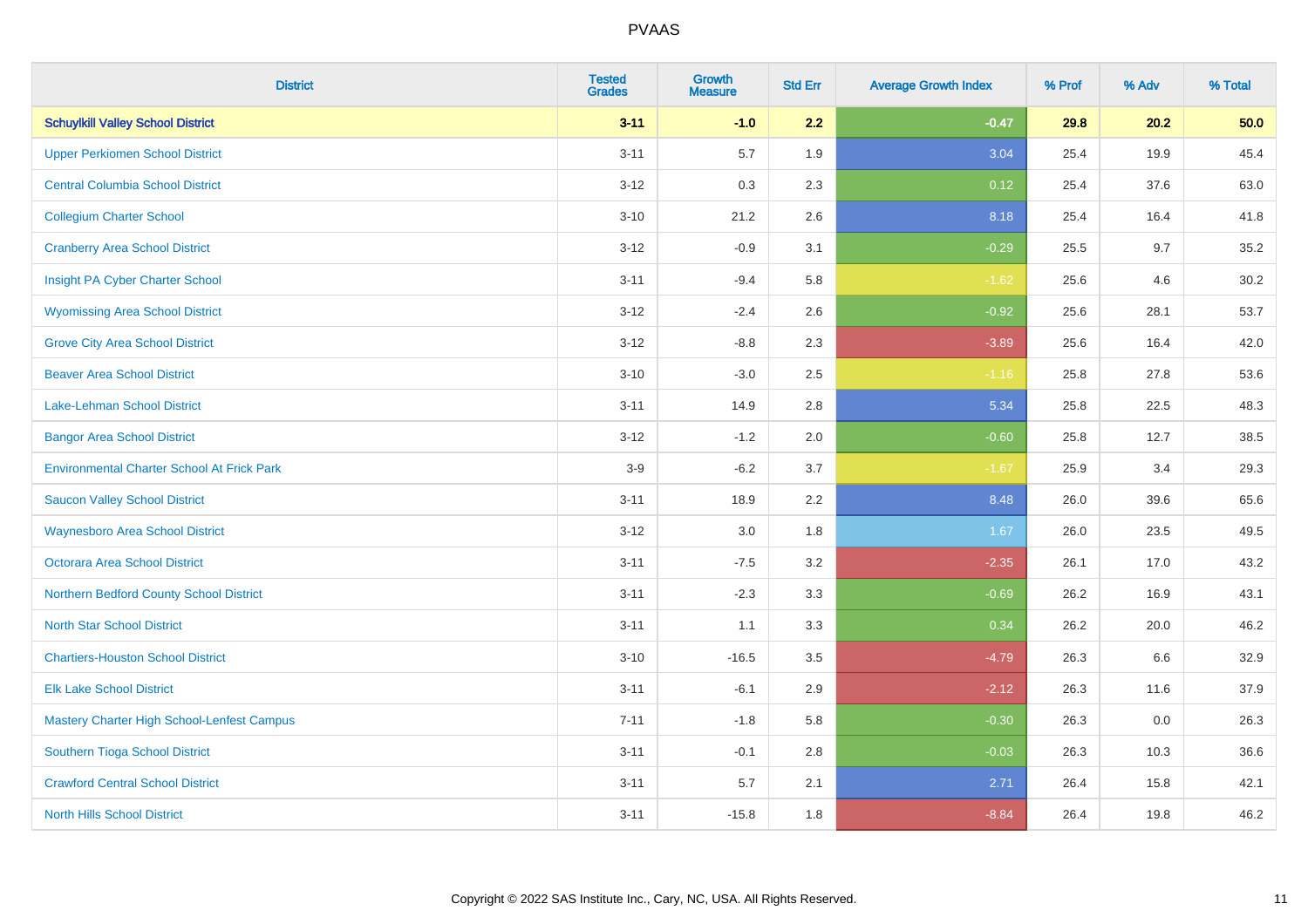| <b>District</b>                                    | <b>Tested</b><br><b>Grades</b> | <b>Growth</b><br><b>Measure</b> | <b>Std Err</b> | <b>Average Growth Index</b> | % Prof | % Adv | % Total  |
|----------------------------------------------------|--------------------------------|---------------------------------|----------------|-----------------------------|--------|-------|----------|
| <b>Schuylkill Valley School District</b>           | $3 - 11$                       | $-1.0$                          | 2.2            | $-0.47$                     | 29.8   | 20.2  | 50.0     |
| <b>Butler Area School District</b>                 | $3 - 11$                       | $-14.1$                         | 1.5            | $-9.60$                     | 26.4   | 11.1  | 37.5     |
| Karns City Area School District                    | $3 - 11$                       | $-7.2$                          | 2.6            | $-2.71$                     | 26.4   | 20.8  | 47.2     |
| <b>Port Allegany School District</b>               | $3 - 11$                       | 6.5                             | 3.7            | 1.74                        | 26.4   | 11.3  | 37.7     |
| <b>Oswayo Valley School District</b>               | $3 - 12$                       | 9.9                             | 5.1            | 1.93                        | 26.5   | 44.1  | 70.6     |
| <b>Titusville Area School District</b>             | $3 - 11$                       | $-5.0$                          | 2.5            | $-1.98$                     | 26.5   | 6.8   | 33.3     |
| Penn-Delco School District                         | $3 - 11$                       | 1.3                             | 1.8            | 0.75                        | 26.5   | 12.6  | 39.1     |
| Northern Cambria School District                   | $3 - 11$                       | $-0.3$                          | 3.4            | $-0.09$                     | 26.5   | 1.2   | 27.7     |
| <b>Forest City Regional School District</b>        | $3 - 12$                       | $-1.2$                          | 3.6            | $-0.33$                     | 26.5   | 8.2   | 34.7     |
| <b>Bentworth School District</b>                   | $3 - 11$                       | 7.0                             | 3.0            | 2.36                        | 26.6   | 17.0  | 43.6     |
| <b>Valley View School District</b>                 | $3 - 11$                       | 9.3                             | 2.2            | 4.18                        | 26.6   | 23.1  | 49.7     |
| <b>Warren County School District</b>               | $3 - 11$                       | $-0.1$                          | 1.6            | $-0.06$                     | 26.7   | 9.7   | 36.4     |
| <b>Penn Manor School District</b>                  | $3 - 11$                       | 7.1                             | 1.5            | 4.82                        | 26.7   | 20.5  | 47.2     |
| <b>Pittston Area School District</b>               | $3 - 11$                       | $-8.2$                          | 2.2            | $-3.75$                     | 26.7   | 14.8  | 41.5     |
| <b>Ellwood City Area School District</b>           | $3 - 11$                       | $-12.5$                         | 3.1            | $-4.00$                     | 26.7   | 8.7   | 35.4     |
| Jeannette City School District                     | $3 - 11$                       | $-0.7$                          | 3.4            | $-0.20$                     | 26.8   | 4.1   | $30.9\,$ |
| <b>West Perry School District</b>                  | $3 - 11$                       | 11.0                            | 2.3            | 4.76                        | 26.9   | 20.5  | 47.4     |
| <b>Commonwealth Charter Academy Charter School</b> | $3 - 10$                       | 4.2                             | 1.6            | 2.68                        | 27.0   | 15.6  | 42.5     |
| <b>Portage Area School District</b>                | $3 - 10$                       | $-0.5$                          | 3.3            | $-0.14$                     | 27.0   | 20.6  | 47.6     |
| Catasauqua Area School District                    | $3-12$                         | $-7.3$                          | 2.8            | $-2.58$                     | 27.1   | 11.2  | 38.3     |
| <b>Keystone Central School District</b>            | $3 - 11$                       | 3.6                             | 1.8            | 2.04                        | 27.1   | 14.6  | 41.8     |
| <b>Exeter Township School District</b>             | $3 - 11$                       | $-1.0$                          | 1.7            | $-0.58$                     | 27.2   | 15.6  | 42.8     |
| <b>Colonial School District</b>                    | $3 - 11$                       | 22.1                            | 1.6            | 13.55                       | 27.2   | 43.5  | 70.6     |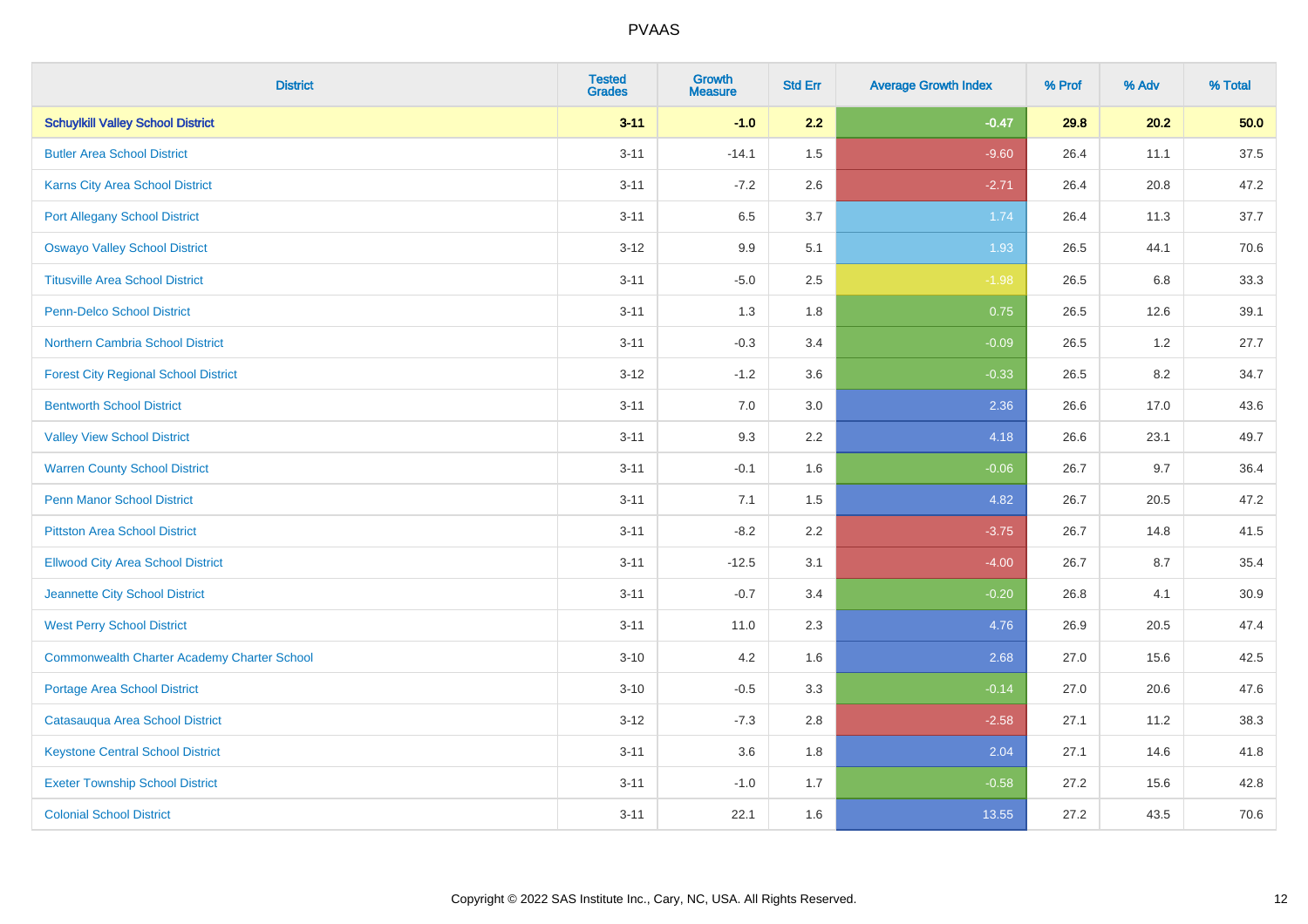| <b>District</b>                                 | <b>Tested</b><br><b>Grades</b> | <b>Growth</b><br><b>Measure</b> | <b>Std Err</b> | <b>Average Growth Index</b> | % Prof | % Adv | % Total |
|-------------------------------------------------|--------------------------------|---------------------------------|----------------|-----------------------------|--------|-------|---------|
| <b>Schuylkill Valley School District</b>        | $3 - 11$                       | $-1.0$                          | 2.2            | $-0.47$                     | 29.8   | 20.2  | 50.0    |
| <b>Solanco School District</b>                  | $3 - 11$                       | 2.2                             | 1.8            | 1.18                        | 27.2   | 15.0  | 42.3    |
| <b>Reynolds School District</b>                 | $3 - 10$                       | $-3.0$                          | 3.5            | $-0.87$                     | 27.3   | 9.1   | 36.4    |
| <b>Penn Cambria School District</b>             | $3 - 11$                       | $-4.5$                          | 2.4            | $-1.86$                     | 27.3   | 15.8  | 43.2    |
| <b>Conneaut School District</b>                 | $3 - 12$                       | $-2.3$                          | 2.6            | $-0.91$                     | 27.4   | 9.7   | 37.1    |
| <b>Minersville Area School District</b>         | $3 - 11$                       | $-2.9$                          | 3.4            | $-0.86$                     | 27.4   | 9.7   | 37.1    |
| Capital Area School for the Arts Charter School | $9 - 11$                       | 14.2                            | 4.5            | 3.13                        | 27.5   | 30.0  | 57.5    |
| <b>Wissahickon School District</b>              | $3 - 10$                       | $-5.3$                          | 1.7            | $-3.14$                     | 27.5   | 29.0  | 56.6    |
| <b>Oxford Area School District</b>              | $3 - 11$                       | $-3.1$                          | 1.8            | $-1.77$                     | 27.5   | 14.5  | 42.0    |
| <b>Carbondale Area School District</b>          | $3 - 10$                       | $-2.8$                          | 3.2            | $-0.87$                     | 27.5   | 2.9   | 30.4    |
| <b>Interboro School District</b>                | $3 - 12$                       | $-8.4$                          | 2.0            | $-4.27$                     | 27.6   | 6.4   | 34.1    |
| <b>Deer Lakes School District</b>               | $3 - 11$                       | $-10.0$                         | 2.5            | $-4.02$                     | 27.7   | 9.9   | 37.6    |
| <b>Brandywine Heights Area School District</b>  | $3 - 11$                       | 5.8                             | 2.6            | 2.27                        | 27.7   | 28.6  | 56.2    |
| <b>Warwick School District</b>                  | $3 - 11$                       | 21.7                            | 1.8            | 11.76                       | 27.7   | 36.3  | 64.0    |
| <b>Bucks County Technical High School</b>       | $9 - 10$                       | $-2.9$                          | 2.2            | $-1.29$                     | 27.7   | 10.4  | 38.2    |
| <b>Manheim Central School District</b>          | $3 - 11$                       | 12.8                            | 2.0            | 6.52                        | 27.8   | 35.4  | 63.2    |
| <b>Bristol Borough School District</b>          | $3 - 12$                       | $-5.9$                          | 2.9            | $-2.00$                     | 27.8   | 3.3   | 31.1    |
| <b>Eastern York School District</b>             | $3 - 11$                       | $-6.2$                          | 2.3            | $-2.70$                     | 27.8   | 18.5  | 46.4    |
| <b>Palisades School District</b>                | $3 - 11$                       | 7.7                             | 2.9            | 2.66                        | 27.8   | 20.3  | 48.1    |
| <b>Central Greene School District</b>           | $3 - 11$                       | $-0.4$                          | 2.5            | $-0.15$                     | 27.8   | 14.8  | 42.6    |
| Huntingdon Area School District                 | $3 - 11$                       | 5.8                             | 2.6            | 2.28                        | 27.8   | 17.4  | 45.2    |
| <b>Burrell School District</b>                  | $3 - 11$                       | $-1.5$                          | 3.3            | $-0.44$                     | 27.8   | 17.7  | 45.6    |
| <b>Carlynton School District</b>                | $3 - 11$                       | $-2.0$                          | 3.2            | $-0.62$                     | 27.9   | 5.2   | 33.1    |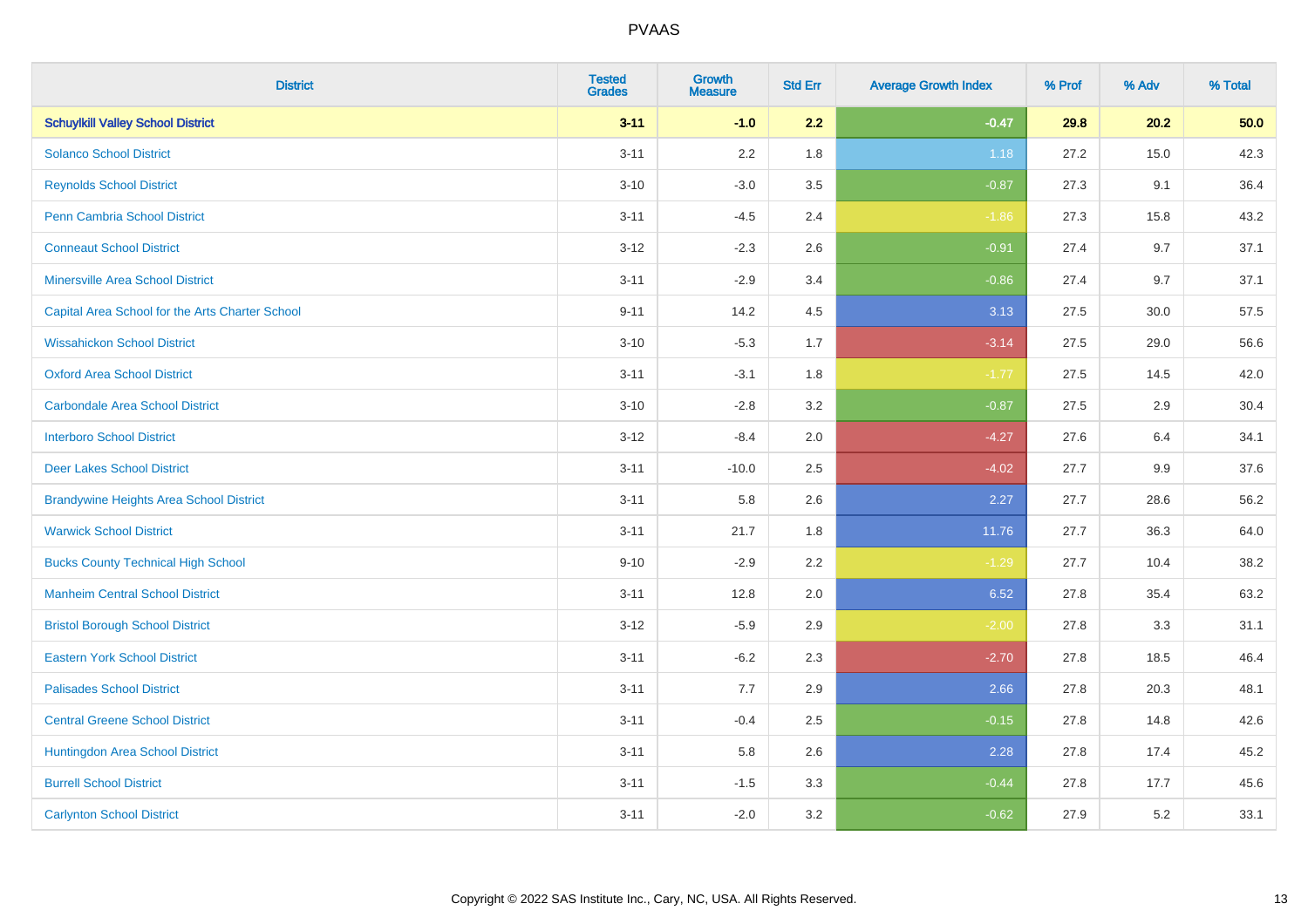| <b>District</b>                               | <b>Tested</b><br><b>Grades</b> | <b>Growth</b><br><b>Measure</b> | <b>Std Err</b> | <b>Average Growth Index</b> | % Prof | % Adv | % Total |
|-----------------------------------------------|--------------------------------|---------------------------------|----------------|-----------------------------|--------|-------|---------|
| <b>Schuylkill Valley School District</b>      | $3 - 11$                       | $-1.0$                          | 2.2            | $-0.47$                     | 29.8   | 20.2  | 50.0    |
| <b>Hatboro-Horsham School District</b>        | $3 - 11$                       | $-2.7$                          | 1.6            | $-1.65$                     | 27.9   | 17.9  | 45.8    |
| <b>Carlisle Area School District</b>          | $3 - 11$                       | $-5.2$                          | 1.7            | $-2.99$                     | 28.0   | 19.3  | 47.3    |
| Hamburg Area School District                  | $3 - 11$                       | $0.6\,$                         | 2.4            | 0.25                        | 28.0   | 15.5  | 43.6    |
| <b>Cornwall-Lebanon School District</b>       | $3 - 11$                       | 8.2                             | 1.6            | 5.24                        | 28.0   | 20.5  | 48.6    |
| <b>Hempfield Area School District</b>         | $3 - 12$                       | $-10.2$                         | 1.6            | $-6.37$                     | 28.1   | 19.2  | 47.3    |
| <b>South Park School District</b>             | $3 - 11$                       | $-8.8$                          | 2.5            | $-3.46$                     | 28.1   | 17.0  | 45.2    |
| <b>Conrad Weiser Area School District</b>     | $3 - 11$                       | 7.1                             | 2.1            | 3.34                        | 28.2   | 14.4  | 42.6    |
| <b>Cocalico School District</b>               | $3 - 11$                       | 12.3                            | 1.9            | 6.48                        | 28.2   | 32.3  | 60.5    |
| <b>Berlin Brothersvalley School District</b>  | $3 - 11$                       | 19.6                            | 4.0            | 4.93                        | 28.3   | 41.3  | 69.6    |
| <b>Mid Valley School District</b>             | $3 - 10$                       | $-11.1$                         | 2.7            | $-4.07$                     | 28.3   | 8.1   | 36.4    |
| <b>Clarion-Limestone Area School District</b> | $3 - 12$                       | $-10.0$                         | 3.6            | $-2.76$                     | 28.3   | 20.0  | 48.3    |
| Renaissance Academy Charter School            | $3 - 11$                       | $-5.6$                          | 3.1            | $-1.79$                     | 28.4   | 18.5  | 46.9    |
| Pen Argyl Area School District                | $3 - 12$                       | 12.8                            | 2.5            | 5.10                        | 28.5   | 23.8  | 52.3    |
| <b>Pleasant Valley School District</b>        | $3 - 11$                       | $-3.3$                          | 1.8            | $-1.80$                     | 28.5   | 10.4  | 39.0    |
| <b>Wallenpaupack Area School District</b>     | $3 - 11$                       | $8.8\,$                         | 2.1            | 4.28                        | 28.5   | 18.9  | 47.4    |
| <b>Old Forge School District</b>              | $3 - 12$                       | $-11.3$                         | 3.1            | $-3.62$                     | 28.6   | 13.2  | 41.8    |
| Jefferson-Morgan School District              | $3 - 10$                       | $-12.0$                         | 3.9            | $-3.09$                     | 28.6   | 6.1   | 34.7    |
| <b>Pottsgrove School District</b>             | $3 - 11$                       | $-5.5$                          | 2.0            | $-2.78$                     | 28.6   | 10.3  | 38.8    |
| <b>Midd-West School District</b>              | $3 - 11$                       | 3.6                             | 2.6            | 1.42                        | 28.6   | 25.0  | 53.6    |
| <b>Kennett Consolidated School District</b>   | $3 - 11$                       | $-10.4$                         | 1.7            | $-6.27$                     | 28.7   | 14.0  | 42.7    |
| <b>Bellefonte Area School District</b>        | $3 - 11$                       | 6.7                             | 2.0            | 3.34                        | 28.8   | 21.5  | 50.2    |
| <b>Forest Hills School District</b>           | $3 - 11$                       | 1.8                             | 2.5            | 0.71                        | 28.8   | 10.3  | 39.1    |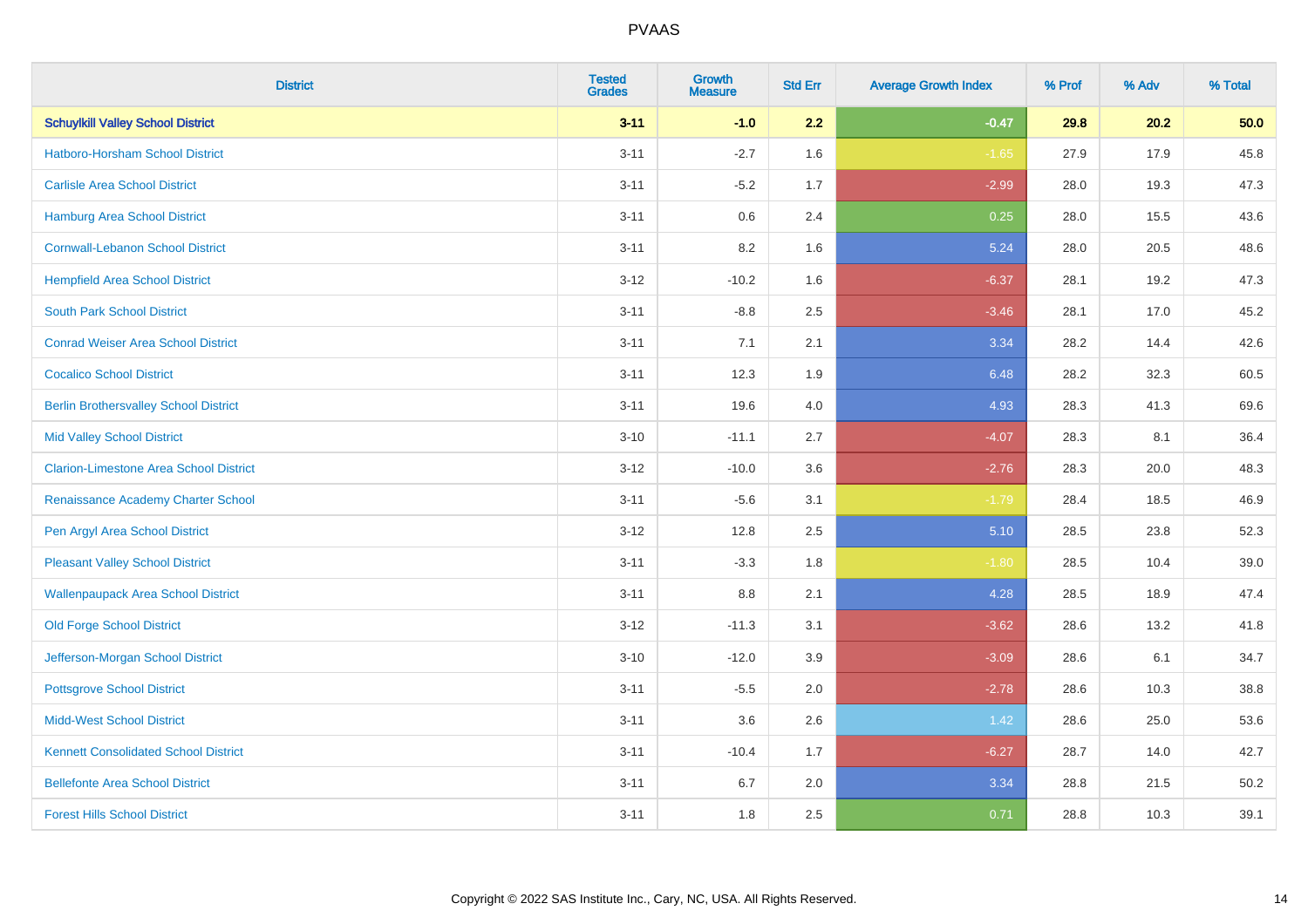| <b>District</b>                                | <b>Tested</b><br><b>Grades</b> | <b>Growth</b><br><b>Measure</b> | <b>Std Err</b> | <b>Average Growth Index</b> | % Prof | % Adv | % Total |
|------------------------------------------------|--------------------------------|---------------------------------|----------------|-----------------------------|--------|-------|---------|
| <b>Schuylkill Valley School District</b>       | $3 - 11$                       | $-1.0$                          | 2.2            | $-0.47$                     | 29.8   | 20.2  | 50.0    |
| <b>Gettysburg Area School District</b>         | $3 - 11$                       | $-6.0$                          | 2.0            | $-3.02$                     | 28.8   | 19.6  | 48.5    |
| Daniel Boone Area School District              | $3 - 12$                       | 0.9                             | 1.9            | 0.46                        | 28.9   | 22.0  | 51.0    |
| Lehigh Valley Charter High School For The Arts | $9 - 10$                       | $-11.8$                         | 2.5            | $-4.76$                     | 28.9   | 5.7   | 34.6    |
| <b>Yough School District</b>                   | $3 - 10$                       | $-6.2$                          | 2.7            | $-2.27$                     | 28.9   | 8.8   | 37.7    |
| Altoona Area School District                   | $3 - 12$                       | 0.1                             | 1.5            | 0.07                        | 29.0   | 13.8  | 42.8    |
| 21st Century Cyber Charter School              | $6 - 12$                       | 6.6                             | 2.1            | 3.16                        | 29.0   | 21.8  | 50.8    |
| <b>Neshannock Township School District</b>     | $3 - 10$                       | $-12.5$                         | 2.7            | $-4.73$                     | 29.0   | 13.0  | 42.0    |
| Southeastern Greene School District            | $3 - 10$                       | $-2.3$                          | 4.4            | $-0.53$                     | 29.0   | 9.7   | 38.7    |
| Oil City Area School District                  | $3 - 11$                       | 8.6                             | 2.4            | 3.56                        | 29.1   | 13.1  | 42.2    |
| <b>Pequea Valley School District</b>           | $3 - 11$                       | 18.0                            | 3.1            | 5.74                        | 29.2   | 37.5  | 66.7    |
| <b>Nazareth Area School District</b>           | $3 - 11$                       | $-2.5$                          | 1.7            | $-1.53$                     | 29.2   | 24.6  | 53.8    |
| <b>Central Dauphin School District</b>         | $3 - 11$                       | $-5.2$                          | 1.2            | $-4.24$                     | 29.3   | 8.7   | 38.0    |
| <b>Commodore Perry School District</b>         | $3 - 11$                       | $-10.4$                         | 4.5            | $-2.30$                     | 29.4   | 5.9   | 35.3    |
| <b>Lower Merion School District</b>            | $3 - 11$                       | 18.9                            | 1.2            | 15.42                       | 29.4   | 48.6  | 78.0    |
| <b>Pine Grove Area School District</b>         | $3 - 11$                       | $-1.1$                          | 3.0            | $-0.36$                     | 29.5   | 14.3  | 43.8    |
| <b>Blue Ridge School District</b>              | $3 - 11$                       | 8.3                             | 3.7            | 2.24                        | 29.6   | 9.3   | 38.9    |
| Penns Valley Area School District              | $3 - 12$                       | 14.1                            | 2.6            | 5.33                        | 29.6   | 23.3  | 52.9    |
| <b>Abington School District</b>                | $3 - 10$                       | 0.9                             | 1.6            | 0.57                        | 29.7   | 28.7  | 58.4    |
| <b>Union City Area School District</b>         | $3 - 12$                       | $-8.7$                          | 3.3            | $-2.59$                     | 29.7   | 10.9  | 40.6    |
| <b>Girard School District</b>                  | $3 - 11$                       | $-12.3$                         | 2.6            | $-4.76$                     | 29.7   | 18.9  | 48.6    |
| <b>Schuylkill Valley School District</b>       | $3 - 11$                       | $-1.0$                          | 2.2            | $-0.47$                     | 29.8   | 20.2  | 50.0    |
| Northampton Area School District               | $3 - 11$                       | 3.2                             | 1.5            | 2.05                        | 29.8   | 17.9  | 47.7    |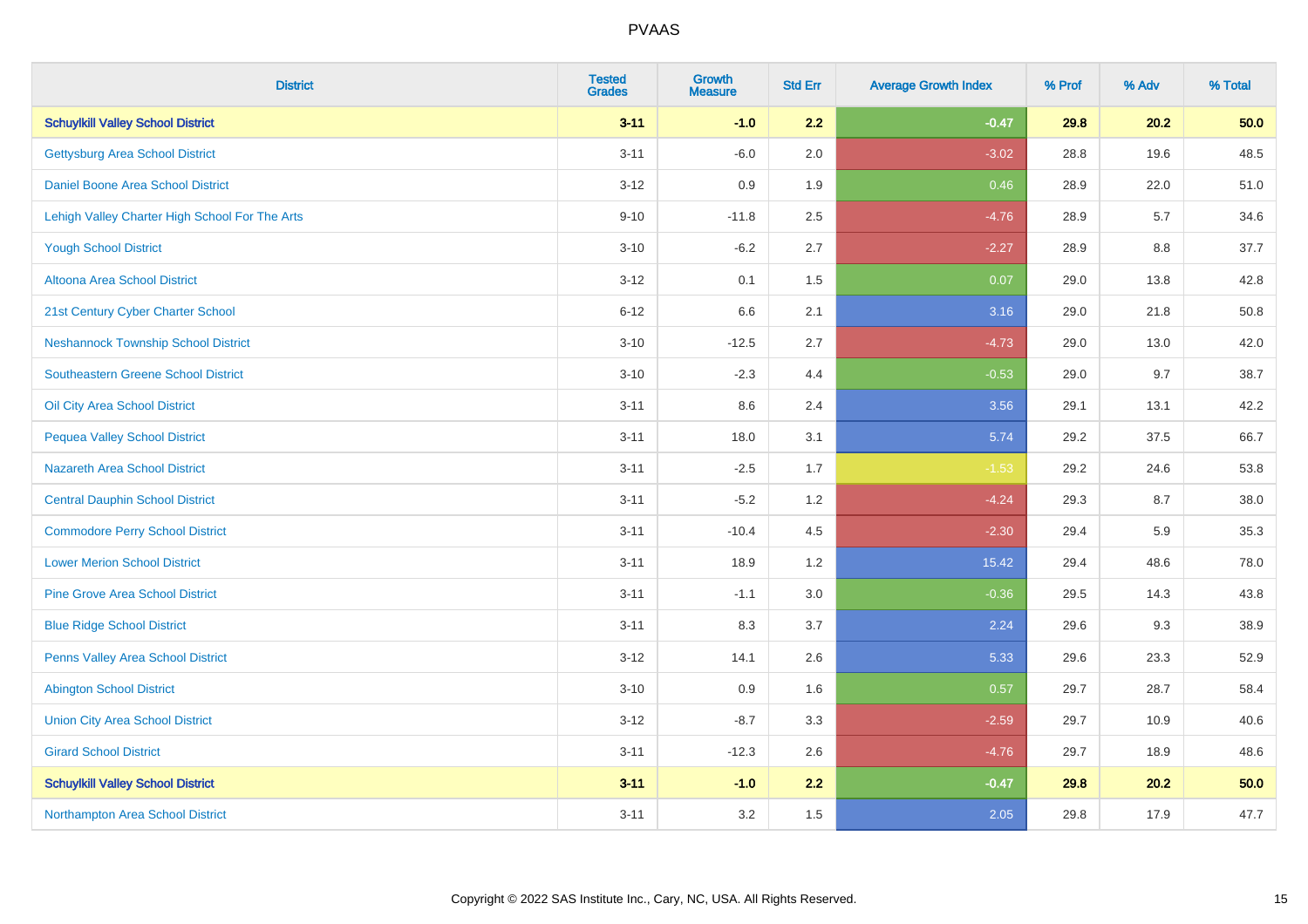| <b>District</b>                          | <b>Tested</b><br><b>Grades</b> | <b>Growth</b><br><b>Measure</b> | <b>Std Err</b> | <b>Average Growth Index</b> | % Prof | % Adv | % Total |
|------------------------------------------|--------------------------------|---------------------------------|----------------|-----------------------------|--------|-------|---------|
| <b>Schuylkill Valley School District</b> | $3 - 11$                       | $-1.0$                          | 2.2            | $-0.47$                     | 29.8   | 20.2  | 50.0    |
| Wilmington Area School District          | $3 - 11$                       | 11.1                            | 3.3            | 3.37                        | 29.8   | 26.2  | 56.0    |
| <b>Tunkhannock Area School District</b>  | $3 - 11$                       | 1.4                             | 2.0            | 0.71                        | 29.8   | 18.1  | 47.9    |
| Pennsylvania Virtual Charter School      | $3 - 11$                       | 4.4                             | 3.4            | 1.31                        | 29.8   | 21.2  | 51.0    |
| <b>Hempfield School District</b>         | $3 - 11$                       | 13.4                            | 1.3            | 10.53                       | 29.9   | 36.8  | 66.7    |
| <b>Indiana Area School District</b>      | $3 - 11$                       | 12.0                            | 2.0            | 5.98                        | 30.0   | 30.4  | 60.3    |
| <b>Keystone Oaks School District</b>     | $3 - 11$                       | $-7.2$                          | 2.3            | $-3.14$                     | 30.0   | 11.1  | 41.0    |
| <b>Franklin Regional School District</b> | $3 - 11$                       | 11.3                            | 1.8            | 6.13                        | 30.0   | 35.0  | 65.0    |
| <b>Spring Grove Area School District</b> | $3 - 11$                       | 3.9                             | 2.0            | 1.90                        | 30.0   | 23.0  | 53.0    |
| <b>Downingtown Area School District</b>  | $3 - 11$                       | 4.4                             | 1.1            | 4.06                        | 30.1   | 32.0  | 62.2    |
| <b>Sayre Area School District</b>        | $3 - 11$                       | 5.8                             | 3.2            | 1.81                        | 30.3   | 21.0  | 51.3    |
| <b>Governor Mifflin School District</b>  | $3 - 11$                       | $-4.4$                          | 1.6            | $-2.69$                     | 30.3   | 7.7   | 38.0    |
| <b>Greensburg Salem School District</b>  | $3 - 11$                       | $-6.9$                          | 2.2            | $-3.06$                     | 30.3   | 13.3  | 43.6    |
| <b>Laurel School District</b>            | $3 - 11$                       | 13.0                            | 3.1            | 4.19                        | 30.3   | 15.7  | 46.1    |
| <b>Spring-Ford Area School District</b>  | $3 - 11$                       | 16.6                            | 1.2            | 14.02                       | 30.4   | 45.3  | 75.7    |
| <b>Stroudsburg Area School District</b>  | $3 - 11$                       | 7.5                             | 1.6            | 4.70                        | 30.4   | 18.3  | 48.7    |
| <b>Wilson School District</b>            | $3 - 12$                       | 0.5                             | 1.5            | 0.32                        | 30.4   | 25.5  | 55.9    |
| <b>Northwest Area School District</b>    | $3 - 10$                       | $-3.2$                          | 3.3            | $-0.97$                     | 30.4   | 13.0  | 43.5    |
| <b>Lehighton Area School District</b>    | $3 - 11$                       | 11.4                            | 2.4            | 4.84                        | 30.5   | 24.9  | 55.3    |
| <b>North Allegheny School District</b>   | $3 - 11$                       | 18.0                            | 1.3            | 14.25                       | 30.5   | 42.9  | 73.4    |
| Southern Columbia Area School District   | $3 - 11$                       | $-8.5$                          | 3.0            | $-2.83$                     | 30.5   | 12.8  | 43.3    |
| <b>Franklin Area School District</b>     | $3 - 11$                       | $-3.7$                          | 2.6            | $-1.43$                     | 30.5   | 5.9   | 36.4    |
| <b>Susquenita School District</b>        | $3 - 11$                       | $-5.9$                          | 2.6            | $-2.28$                     | 30.6   | 13.9  | 44.4    |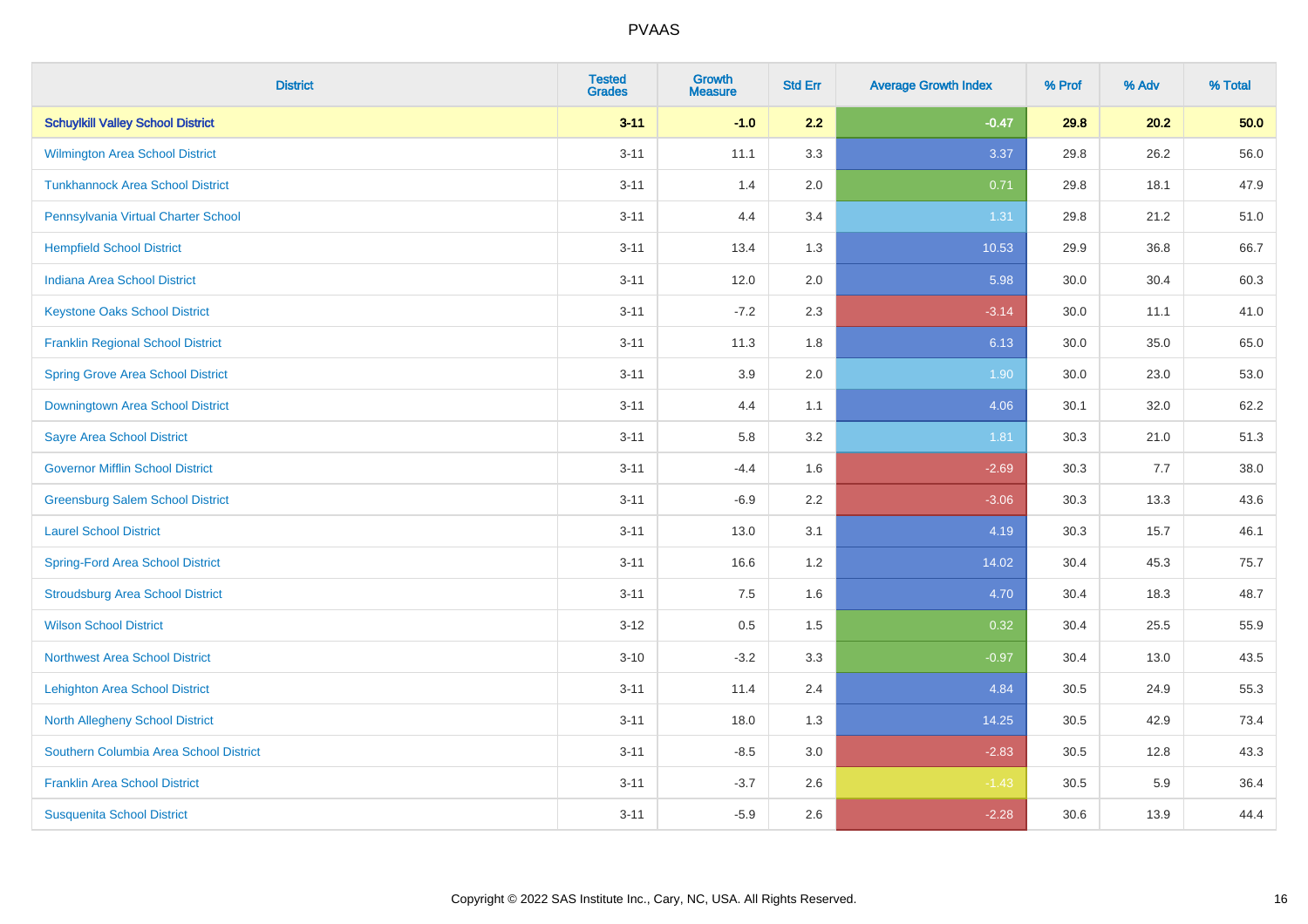| <b>District</b>                                | <b>Tested</b><br><b>Grades</b> | <b>Growth</b><br><b>Measure</b> | <b>Std Err</b> | <b>Average Growth Index</b> | % Prof | % Adv | % Total |
|------------------------------------------------|--------------------------------|---------------------------------|----------------|-----------------------------|--------|-------|---------|
| <b>Schuylkill Valley School District</b>       | $3 - 11$                       | $-1.0$                          | 2.2            | $-0.47$                     | 29.8   | 20.2  | 50.0    |
| <b>Northern Potter School District</b>         | $3 - 12$                       | 6.8                             | 4.6            | 1.48                        | 30.6   | 11.1  | 41.7    |
| <b>Fort Cherry School District</b>             | $3 - 10$                       | $-0.7$                          | 3.1            | $-0.21$                     | 30.6   | 14.1  | 44.7    |
| <b>Union Area School District</b>              | $3 - 11$                       | $-6.5$                          | 3.8            | $-1.70$                     | 30.6   | 12.2  | 42.9    |
| <b>Northeast Bradford School District</b>      | $3 - 10$                       | $-5.0$                          | 3.7            | $-1.35$                     | 30.6   | 4.8   | 35.5    |
| <b>Lower Dauphin School District</b>           | $3 - 11$                       | 5.3                             | 1.8            | 3.03                        | 30.6   | 26.8  | 57.5    |
| <b>Blue Mountain School District</b>           | $3 - 10$                       | 12.2                            | 2.1            | 5.81                        | 30.7   | 26.1  | 56.8    |
| <b>Western Wayne School District</b>           | $3 - 11$                       | 3.6                             | 2.6            | 1.39                        | 30.8   | 16.2  | 47.0    |
| North Penn School District                     | $3 - 11$                       | 17.6                            | 1.0            | 17.53                       | 30.8   | 35.7  | 66.4    |
| <b>Boyertown Area School District</b>          | $3 - 11$                       | $-2.9$                          | 1.4            | $-2.06$                     | 30.8   | 22.6  | 53.4    |
| Canon-Mcmillan School District                 | $3 - 11$                       | $-5.0$                          | 1.5            | $-3.25$                     | 30.8   | 28.5  | 59.3    |
| <b>Slippery Rock Area School District</b>      | $3 - 11$                       | $-3.8$                          | 2.5            | $-1.56$                     | 30.8   | 21.9  | 52.7    |
| <b>Manheim Township School District</b>        | $3 - 12$                       | 10.9                            | 1.5            | 7.51                        | 30.9   | 31.0  | 61.9    |
| <b>Greencastle-Antrim School District</b>      | $3 - 11$                       | $-0.3$                          | 2.0            | $-0.14$                     | 30.9   | 22.2  | 53.1    |
| <b>Conemaugh Township Area School District</b> | $3 - 12$                       | 4.8                             | 3.5            | 1.39                        | 30.9   | 27.8  | 58.8    |
| <b>West Greene School District</b>             | $3 - 11$                       | $-8.1$                          | 3.9            | $-2.08$                     | 31.0   | 11.9  | 42.9    |
| <b>Tri-Valley School District</b>              | $3 - 10$                       | $-2.7$                          | 3.9            | $-0.69$                     | 31.0   | 9.5   | 40.5    |
| <b>Bedford Area School District</b>            | $3 - 11$                       | 6.4                             | 2.4            | 2.68                        | 31.0   | 20.6  | 51.6    |
| South Middleton School District                | $3 - 11$                       | 4.4                             | 2.2            | 1.95                        | 31.1   | 16.4  | 47.5    |
| <b>Marple Newtown School District</b>          | $3 - 11$                       | 20.6                            | 2.3            | 8.95                        | 31.1   | 42.7  | 73.8    |
| <b>Penncrest School District</b>               | $3 - 11$                       | 6.0                             | 1.9            | 3.24                        | 31.1   | 16.9  | 48.0    |
| <b>Greenwood School District</b>               | $3 - 11$                       | 11.3                            | 3.6            | 3.14                        | 31.2   | 32.8  | 63.9    |
| <b>Bradford Area School District</b>           | $3 - 12$                       | $-1.8$                          | 2.3            | $-0.79$                     | 31.2   | 16.7  | 47.9    |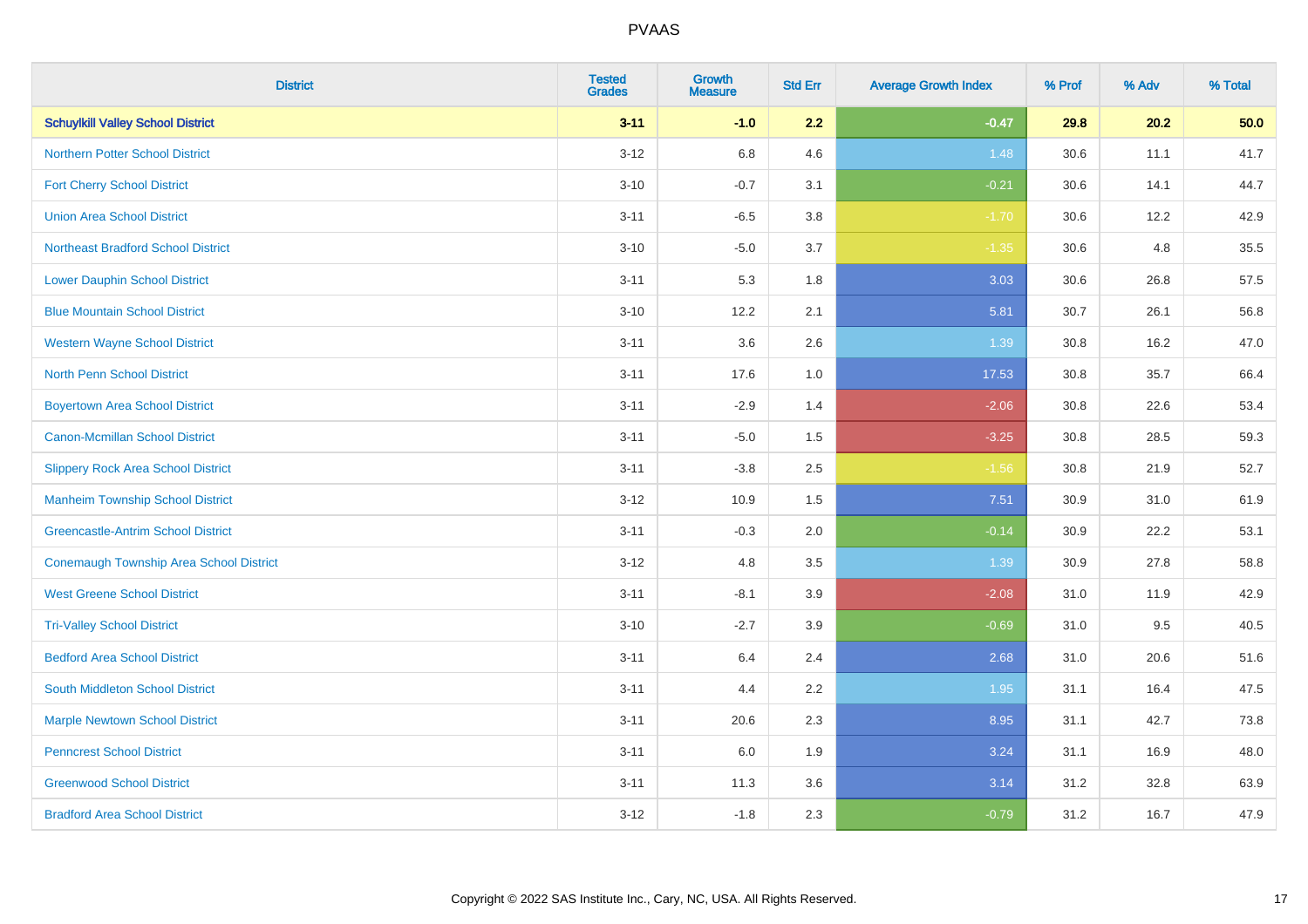| <b>District</b>                               | <b>Tested</b><br><b>Grades</b> | <b>Growth</b><br><b>Measure</b> | <b>Std Err</b> | <b>Average Growth Index</b> | % Prof | % Adv | % Total |
|-----------------------------------------------|--------------------------------|---------------------------------|----------------|-----------------------------|--------|-------|---------|
| <b>Schuylkill Valley School District</b>      | $3 - 11$                       | $-1.0$                          | 2.2            | $-0.47$                     | 29.8   | 20.2  | 50.0    |
| <b>Unionville-Chadds Ford School District</b> | $3 - 11$                       | 15.8                            | 1.7            | 9.12                        | 31.2   | 48.0  | 79.2    |
| <b>Neshaminy School District</b>              | $3 - 11$                       | 8.6                             | 1.3            | 6.56                        | 31.3   | 23.9  | 55.2    |
| <b>Cumberland Valley School District</b>      | $3 - 12$                       | 18.6                            | 1.2            | 15.79                       | 31.3   | 39.2  | 70.5    |
| <b>North Pocono School District</b>           | $3 - 11$                       | 13.1                            | 3.7            | 3.54                        | 31.4   | 33.3  | 64.7    |
| <b>Central York School District</b>           | $3 - 12$                       | 12.9                            | 1.5            | 8.64                        | 31.4   | 24.1  | 55.5    |
| <b>Parkland School District</b>               | $3 - 11$                       | $-3.7$                          | 1.2            | $-3.17$                     | 31.4   | 30.6  | 62.0    |
| <b>Kane Area School District</b>              | $3 - 10$                       | 8.8                             | 2.9            | 3.07                        | 31.4   | 19.8  | 51.2    |
| <b>Millville Area School District</b>         | $3-12$                         | $-5.6$                          | 4.4            | $-1.26$                     | 31.4   | 11.4  | 42.9    |
| <b>New Brighton Area School District</b>      | $3 - 11$                       | $-2.1$                          | 3.2            | $-0.65$                     | 31.5   | 11.1  | 42.6    |
| <b>Panther Valley School District</b>         | $3 - 12$                       | $-13.3$                         | 3.2            | $-4.10$                     | 31.5   | 4.1   | 35.6    |
| <b>New Hope-Solebury School District</b>      | $3 - 11$                       | 28.8                            | 2.9            | 9.77                        | 31.6   | 50.0  | 81.6    |
| <b>Ephrata Area School District</b>           | $3 - 11$                       | 6.8                             | 1.7            | 4.08                        | 31.6   | 17.1  | 48.8    |
| <b>Bald Eagle Area School District</b>        | $3 - 11$                       | 7.6                             | 2.5            | 3.00                        | 31.6   | 15.6  | 47.3    |
| <b>Belle Vernon Area School District</b>      | $3 - 11$                       | 11.1                            | 2.3            | 4.88                        | 31.6   | 25.4  | 57.1    |
| <b>Clarion Area School District</b>           | $3 - 11$                       | 3.2                             | 3.7            | 0.88                        | 31.7   | 13.3  | 45.0    |
| <b>Fleetwood Area School District</b>         | $3 - 10$                       | 10.4                            | 2.0            | 5.19                        | 31.7   | 25.8  | 57.5    |
| <b>North East School District</b>             | $3 - 11$                       | $-5.3$                          | 2.7            | $-1.97$                     | 31.7   | 24.8  | 56.4    |
| <b>Uniontown Area School District</b>         | $3 - 11$                       | $-2.8$                          | 3.1            | $-0.91$                     | 31.7   | $7.3$ | 39.0    |
| <b>Spring Cove School District</b>            | $3 - 11$                       | 9.1                             | 2.4            | 3.77                        | 31.8   | 25.4  | 57.1    |
| <b>Montour School District</b>                | $3 - 11$                       | $-6.1$                          | 2.1            | $-2.95$                     | 31.8   | 23.6  | 55.3    |
| <b>Springfield School District</b>            | $3 - 11$                       | 1.2                             | 1.7            | 0.69                        | 31.8   | 25.2  | 56.9    |
| <b>Allegheny Valley School District</b>       | $3 - 11$                       | $-1.9$                          | 3.9            | $-0.48$                     | 31.8   | 11.4  | 43.2    |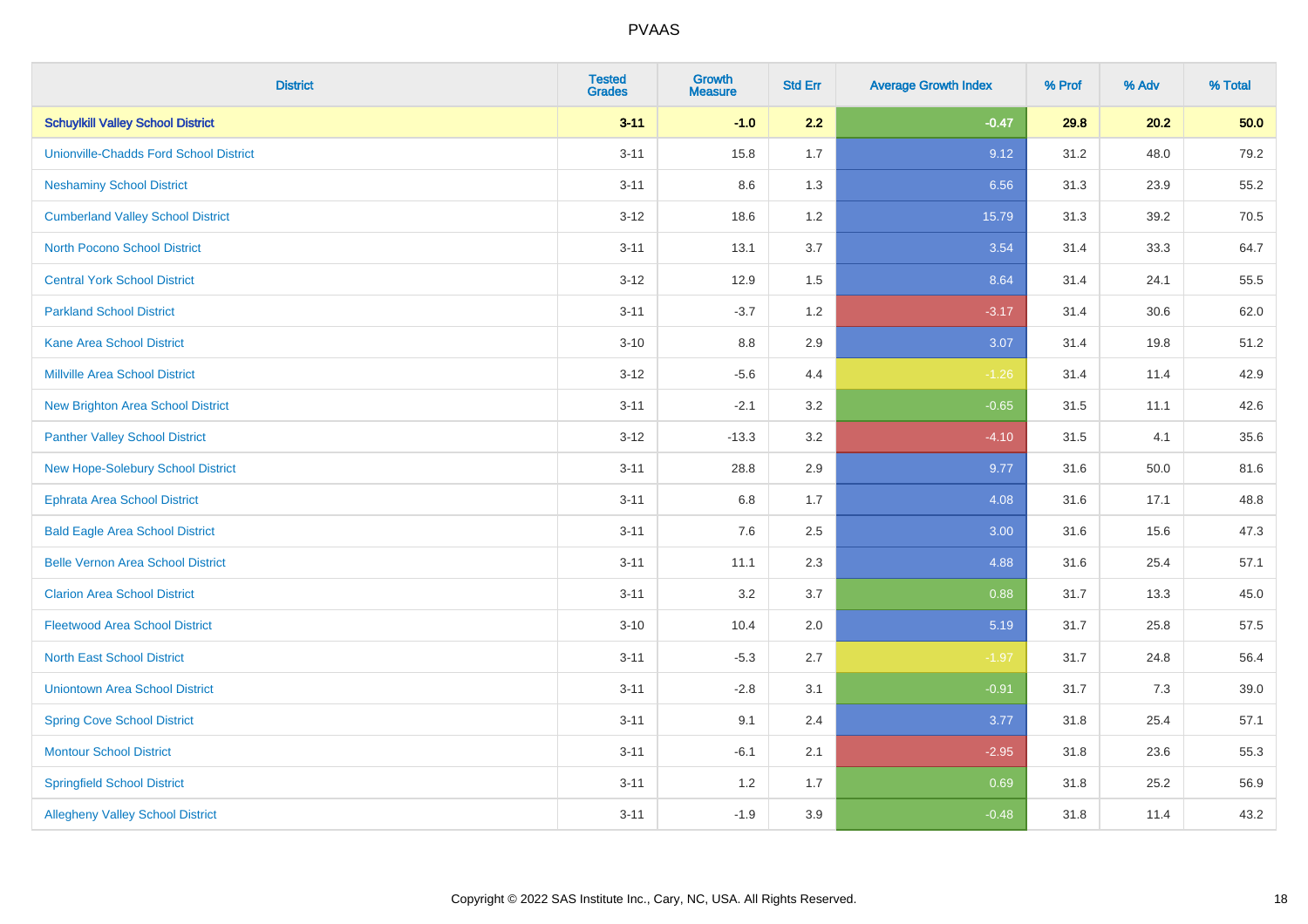| <b>District</b>                              | <b>Tested</b><br><b>Grades</b> | Growth<br><b>Measure</b> | <b>Std Err</b> | <b>Average Growth Index</b> | % Prof | % Adv   | % Total |
|----------------------------------------------|--------------------------------|--------------------------|----------------|-----------------------------|--------|---------|---------|
| <b>Schuylkill Valley School District</b>     | $3 - 11$                       | $-1.0$                   | 2.2            | $-0.47$                     | 29.8   | 20.2    | 50.0    |
| <b>Bermudian Springs School District</b>     | $3 - 11$                       | 2.5                      | 2.4            | 1.05                        | 31.8   | 23.5    | 55.3    |
| <b>West Shore School District</b>            | $3-12$                         | 2.2                      | 1.3            | 1.68                        | 31.8   | 15.2    | 47.1    |
| <b>Susquehanna Community School District</b> | $3 - 11$                       | $-4.5$                   | 3.8            | $-1.19$                     | 31.9   | $8.8\,$ | 40.7    |
| <b>Albert Gallatin Area School District</b>  | $3 - 11$                       | $-1.7$                   | 2.3            | $-0.72$                     | 31.9   | 20.7    | 52.7    |
| <b>State College Area School District</b>    | $3 - 11$                       | 24.5                     | 1.3            | 18.59                       | 31.9   | 46.9    | 78.8    |
| <b>Shaler Area School District</b>           | $3 - 11$                       | $-2.1$                   | 1.8            | $-1.18$                     | 32.0   | 13.0    | 45.0    |
| <b>Pennridge School District</b>             | $3 - 10$                       | 7.4                      | 1.5            | 5.10                        | 32.0   | 27.6    | 59.6    |
| <b>Ridley School District</b>                | $3 - 12$                       | 0.3                      | 1.6            | 0.21                        | 32.0   | 10.7    | 42.6    |
| <b>Council Rock School District</b>          | $3 - 11$                       | 13.5                     | 1.1            | 12.27                       | 32.0   | 35.4    | 67.4    |
| <b>Baldwin-Whitehall School District</b>     | $3 - 11$                       | $-5.5$                   | 1.9            | $-2.93$                     | 32.0   | 14.7    | 46.7    |
| <b>Wyoming Area School District</b>          | $3 - 10$                       | $-5.5$                   | 2.5            | $-2.21$                     | 32.0   | 9.6     | 41.6    |
| <b>West Middlesex Area School District</b>   | $3 - 10$                       | $-7.4$                   | 3.5            | $-2.11$                     | 32.0   | 9.6     | 41.6    |
| <b>Fort Leboeuf School District</b>          | $3 - 11$                       | 3.5                      | 2.2            | 1.58                        | 32.0   | 16.8    | 48.8    |
| <b>Danville Area School District</b>         | $3 - 11$                       | 18.4                     | 2.6            | 7.19                        | 32.0   | 46.1    | 78.1    |
| <b>Halifax Area School District</b>          | $3 - 11$                       | 5.8                      | 3.5            | 1.64                        | 32.1   | 18.9    | 50.9    |
| <b>Greenville Area School District</b>       | $3 - 11$                       | $-13.2$                  | 3.0            | $-4.45$                     | 32.1   | 4.6     | 36.7    |
| <b>Weatherly Area School District</b>        | $3 - 11$                       | $-5.8$                   | 4.0            | $-1.44$                     | 32.1   | 8.9     | 41.1    |
| <b>Upper Saint Clair School District</b>     | $3 - 11$                       | 13.8                     | 1.8            | 7.86                        | 32.2   | 44.5    | 76.7    |
| <b>Elizabeth Forward School District</b>     | $3 - 11$                       | $-5.5$                   | 2.5            | $-2.25$                     | 32.2   | 12.8    | 45.0    |
| South Fayette Township School District       | $3 - 11$                       | 6.0                      | 1.8            | 3.33                        | 32.2   | 38.3    | 70.5    |
| <b>Phoenixville Area School District</b>     | $3 - 11$                       | 7.3                      | 1.8            | 3.96                        | 32.3   | 27.6    | 59.8    |
| <b>Whitehall-Coplay School District</b>      | $3 - 11$                       | 11.8                     | 1.7            | 7.06                        | 32.3   | 21.7    | 54.0    |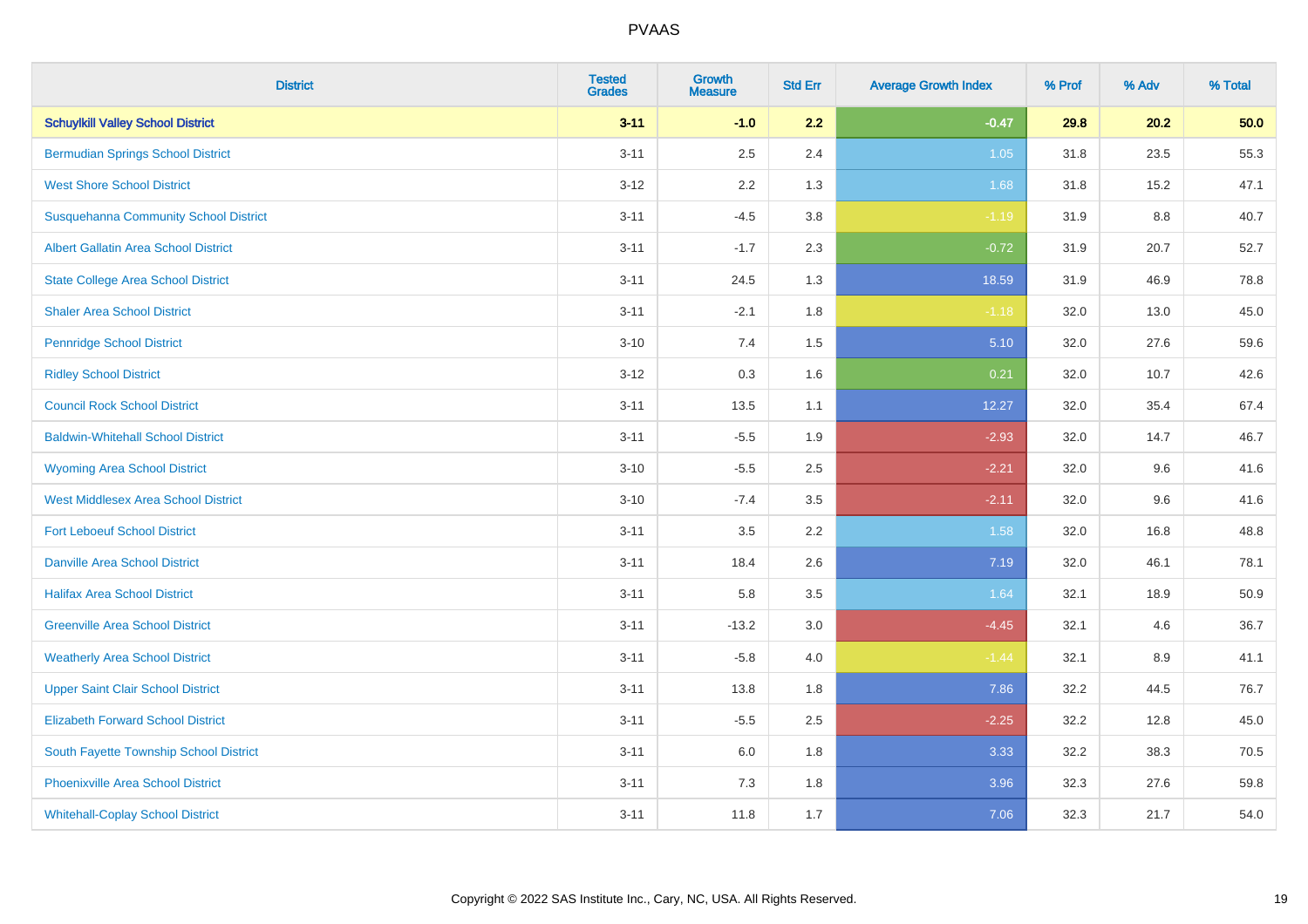| <b>District</b>                            | <b>Tested</b><br><b>Grades</b> | <b>Growth</b><br><b>Measure</b> | <b>Std Err</b> | <b>Average Growth Index</b> | % Prof | % Adv | % Total |
|--------------------------------------------|--------------------------------|---------------------------------|----------------|-----------------------------|--------|-------|---------|
| <b>Schuylkill Valley School District</b>   | $3 - 11$                       | $-1.0$                          | 2.2            | $-0.47$                     | 29.8   | 20.2  | 50.0    |
| <b>Bethlehem-Center School District</b>    | $3 - 10$                       | 2.1                             | 3.5            | 0.59                        | 32.3   | 4.6   | 36.9    |
| <b>Red Lion Area School District</b>       | $3 - 11$                       | 4.5                             | 1.9            | 2.31                        | 32.3   | 21.5  | 53.8    |
| <b>Camp Hill School District</b>           | $3 - 12$                       | 20.7                            | 2.9            | 7.00                        | 32.3   | 41.4  | 73.7    |
| <b>Purchase Line School District</b>       | $3-12$                         | 4.3                             | 3.3            | 1.30                        | 32.3   | 9.0   | 41.4    |
| <b>Avon Grove Charter School</b>           | $3 - 11$                       | 9.8                             | 3.1            | 3.18                        | 32.4   | 26.0  | 58.4    |
| <b>Dallas School District</b>              | $3 - 11$                       | 8.1                             | 2.1            | 3.87                        | 32.4   | 22.4  | 54.8    |
| <b>Northwestern School District</b>        | $3 - 11$                       | $-14.6$                         | 3.2            | $-4.51$                     | 32.5   | 13.7  | 46.2    |
| <b>Highlands School District</b>           | $3 - 11$                       | $-1.3$                          | 2.3            | $-0.55$                     | 32.6   | 10.5  | 43.0    |
| <b>Hollidaysburg Area School District</b>  | $3 - 11$                       | $-2.7$                          | 1.6            | $-1.64$                     | 32.6   | 15.2  | 47.8    |
| Northeastern York School District          | $3 - 11$                       | 3.8                             | 1.8            | 2.11                        | 32.7   | 21.0  | 53.7    |
| Mifflinburg Area School District           | $3 - 11$                       | $-6.0$                          | 2.1            | $-2.87$                     | 32.7   | 13.3  | 46.0    |
| Southern Huntingdon County School District | $3 - 11$                       | $-5.9$                          | 3.4            | $-1.76$                     | 32.8   | 4.9   | 37.7    |
| <b>East Penn School District</b>           | $3 - 11$                       | 8.9                             | 1.2            | 7.61                        | 32.8   | 26.4  | 59.2    |
| <b>Derry Township School District</b>      | $3 - 10$                       | 20.1                            | 2.0            | 10.20                       | 32.8   | 46.9  | 79.7    |
| <b>Armstrong School District</b>           | $3 - 11$                       | 9.8                             | 1.6            | 6.22                        | 32.8   | 24.6  | 57.4    |
| <b>Reach Cyber Charter School</b>          | $3 - 11$                       | 1.4                             | 3.6            | 0.40                        | 32.9   | 15.2  | 48.1    |
| <b>Plum Borough School District</b>        | $3 - 11$                       | $-9.4$                          | 2.4            | $-3.98$                     | 32.9   | 27.4  | 60.4    |
| <b>Radnor Township School District</b>     | $3 - 12$                       | 7.5                             | 1.9            | 4.03                        | 33.0   | 38.3  | 71.3    |
| <b>Upper Adams School District</b>         | $3 - 11$                       | 0.9                             | 2.5            | 0.37                        | 33.0   | 17.0  | 50.0    |
| <b>Dover Area School District</b>          | $3 - 12$                       | 7.1                             | 1.9            | 3.78                        | 33.0   | 18.7  | 51.7    |
| Pennsylvania Leadership Charter School     | $3 - 11$                       | $8.0\,$                         | 1.9            | 4.22                        | 33.1   | 27.8  | 60.9    |
| <b>Crestwood School District</b>           | $3 - 11$                       | $-3.4$                          | 2.2            | $-1.52$                     | 33.1   | 21.7  | 54.9    |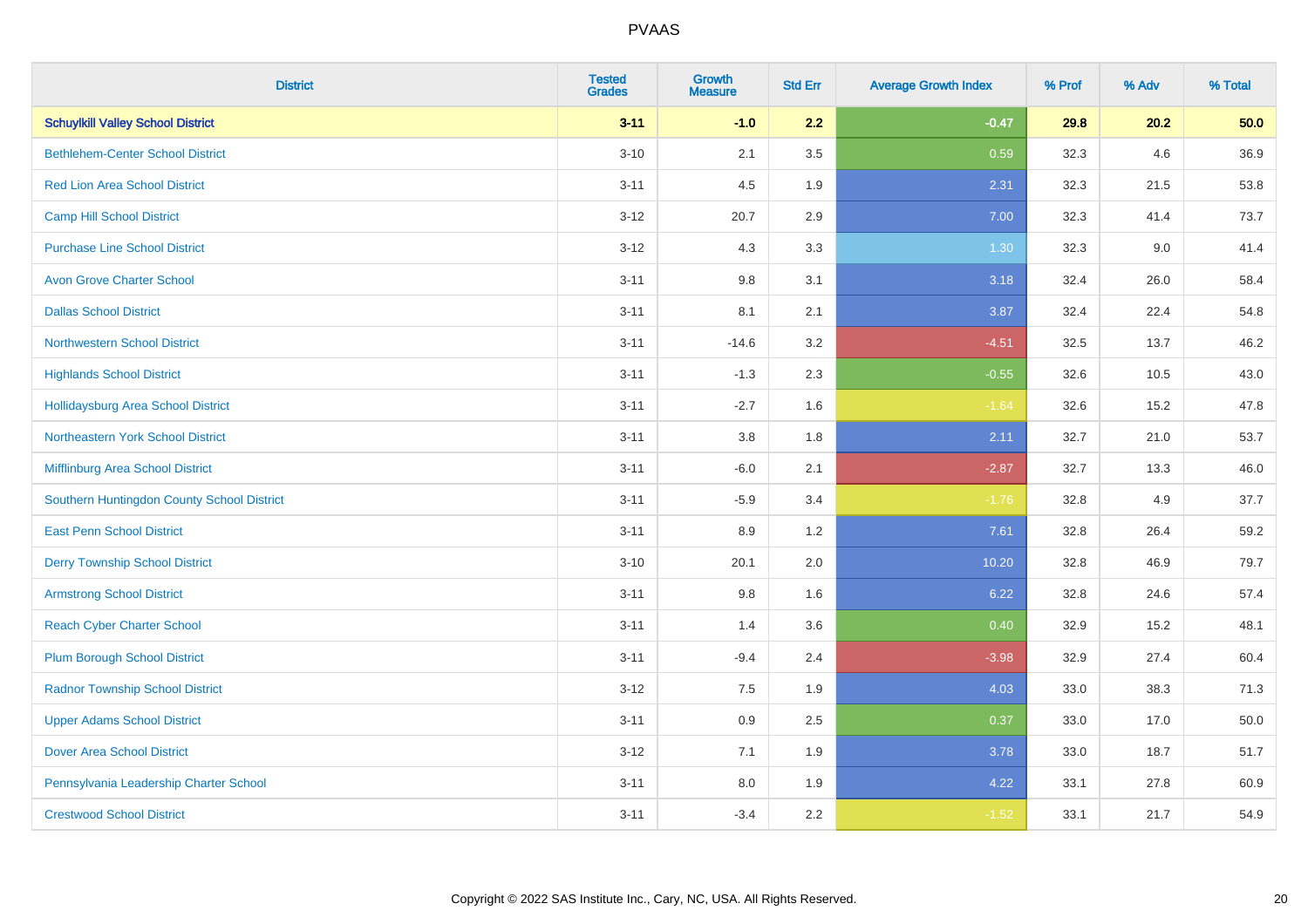| <b>District</b>                               | <b>Tested</b><br><b>Grades</b> | <b>Growth</b><br><b>Measure</b> | <b>Std Err</b> | <b>Average Growth Index</b> | % Prof | % Adv | % Total |
|-----------------------------------------------|--------------------------------|---------------------------------|----------------|-----------------------------|--------|-------|---------|
| <b>Schuylkill Valley School District</b>      | $3 - 11$                       | $-1.0$                          | 2.2            | $-0.47$                     | 29.8   | 20.2  | 50.0    |
| <b>Chestnut Ridge School District</b>         | $3 - 12$                       | 4.0                             | 2.9            | 1.38                        | 33.2   | 11.0  | 44.2    |
| <b>Southmoreland School District</b>          | $3 - 11$                       | $-12.5$                         | 3.1            | $-4.04$                     | 33.3   | 15.5  | 48.8    |
| <b>Mount Pleasant Area School District</b>    | $3 - 11$                       | $-5.4$                          | 2.3            | $-2.37$                     | 33.3   | 8.7   | 42.0    |
| Salisbury-Elk Lick School District            | $3 - 11$                       | $-8.4$                          | 5.8            | $-1.45$                     | 33.3   | 5.6   | 38.9    |
| <b>Harmony Area School District</b>           | $3 - 10$                       | $-5.7$                          | 5.0            | $-1.13$                     | 33.3   | 0.0   | 33.3    |
| <b>Westmont Hilltop School District</b>       | $3 - 11$                       | $-1.0$                          | 2.8            | $-0.36$                     | 33.3   | 14.7  | 48.0    |
| <b>Galeton Area School District</b>           | $3 - 11$                       | 5.4                             | 5.4            | 1.01                        | 33.3   | 22.2  | 55.6    |
| <b>Wallingford-Swarthmore School District</b> | $3 - 10$                       | 5.0                             | 2.2            | 2.25                        | 33.3   | 37.1  | 70.4    |
| Allegheny-Clarion Valley School District      | $3 - 10$                       | 12.3                            | 4.1            | 3.03                        | 33.3   | 19.0  | 52.4    |
| <b>Iroquois School District</b>               | $3 - 11$                       | 13.6                            | 2.8            | 4.83                        | 33.3   | 16.0  | 49.4    |
| <b>Avon Grove School District</b>             | $3 - 10$                       | 7.6                             | 1.4            | 5.29                        | 33.7   | 33.2  | 67.0    |
| <b>Wayne Highlands School District</b>        | $3 - 11$                       | 22.5                            | 2.5            | 9.16                        | 33.8   | 40.4  | 74.2    |
| <b>Quakertown Community School District</b>   | $3 - 12$                       | $-4.3$                          | 1.5            | $-2.79$                     | 33.8   | 20.1  | 53.8    |
| <b>Abington Heights School District</b>       | $3 - 11$                       | 6.7                             | 1.7            | 4.00                        | 33.8   | 31.7  | 65.5    |
| <b>Great Valley School District</b>           | $3 - 11$                       | 5.4                             | 2.0            | 2.77                        | 33.8   | 33.5  | 67.3    |
| <b>Apollo-Ridge School District</b>           | $3 - 12$                       | 9.5                             | 3.0            | 3.23                        | 34.0   | 9.4   | 43.4    |
| <b>General Mclane School District</b>         | $3 - 11$                       | $-10.7$                         | 2.4            | $-4.40$                     | 34.0   | 15.6  | 49.6    |
| <b>Hermitage School District</b>              | $3-12$                         | 14.0                            | 2.5            | 5.59                        | 34.0   | 27.0  | 61.0    |
| <b>Jenkintown School District</b>             | $3 - 11$                       | $-7.9$                          | 4.1            | $-1.92$                     | 34.1   | 27.3  | 61.4    |
| <b>Warrior Run School District</b>            | $3 - 11$                       | 10.5                            | 2.7            | 3.86                        | 34.1   | 16.8  | 50.9    |
| <b>Ligonier Valley School District</b>        | $3 - 11$                       | $-10.8$                         | 3.1            | $-3.43$                     | 34.1   | 5.8   | 39.9    |
| <b>Donegal School District</b>                | $3 - 12$                       | 5.9                             | 2.2            | 2.72                        | 34.1   | 23.1  | 57.2    |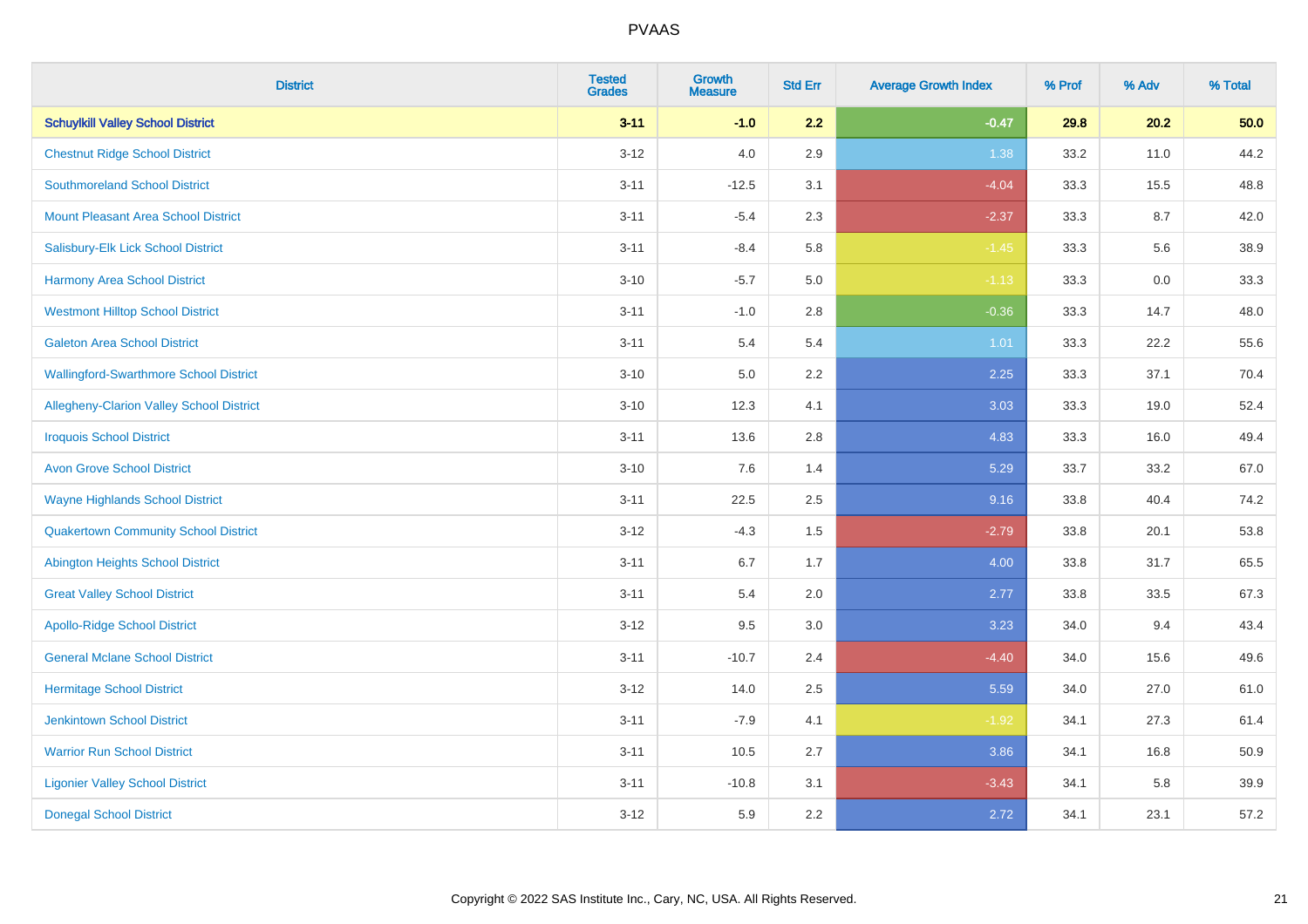| <b>District</b>                           | <b>Tested</b><br><b>Grades</b> | Growth<br><b>Measure</b> | <b>Std Err</b> | <b>Average Growth Index</b> | % Prof | % Adv | % Total |
|-------------------------------------------|--------------------------------|--------------------------|----------------|-----------------------------|--------|-------|---------|
| <b>Schuylkill Valley School District</b>  | $3 - 11$                       | $-1.0$                   | 2.2            | $-0.47$                     | 29.8   | 20.2  | 50.0    |
| <b>Everett Area School District</b>       | $3 - 11$                       | $-1.1$                   | 3.1            | $-0.34$                     | 34.2   | 13.2  | 47.4    |
| <b>Middletown Area School District</b>    | $3 - 11$                       | $-3.4$                   | 2.4            | $-1.44$                     | 34.3   | 15.2  | 49.4    |
| <b>Palmerton Area School District</b>     | $3 - 11$                       | $-0.9$                   | 2.7            | $-0.34$                     | 34.3   | 14.3  | 48.6    |
| <b>Tamaqua Area School District</b>       | $3 - 12$                       | 6.5                      | 2.4            | 2.72                        | 34.3   | 17.5  | 51.8    |
| <b>Upper Merion Area School District</b>  | $3 - 11$                       | 14.0                     | 2.0            | 7.15                        | 34.4   | 32.6  | 67.0    |
| <b>Moon Area School District</b>          | $3 - 11$                       | 1.5                      | 1.8            | 0.86                        | 34.5   | 25.5  | 60.0    |
| <b>Harbor Creek School District</b>       | $3 - 11$                       | 13.4                     | 2.3            | 5.80                        | 34.5   | 40.7  | 75.2    |
| <b>Hopewell Area School District</b>      | $3 - 11$                       | 0.8                      | 2.6            | 0.31                        | 34.5   | 12.4  | 46.9    |
| <b>Millcreek Township School District</b> | $3 - 11$                       | 9.1                      | 1.4            | 6.61                        | 34.5   | 30.1  | 64.6    |
| <b>Evergreen Community Charter School</b> | $6 - 11$                       | $-1.1$                   | 4.7            | $-0.23$                     | 34.6   | 26.9  | 61.5    |
| <b>Blackhawk School District</b>          | $3 - 11$                       | 2.0                      | 2.3            | 0.87                        | 34.6   | 20.7  | 55.3    |
| <b>Coudersport Area School District</b>   | $3 - 11$                       | 14.8                     | 3.4            | 4.33                        | 34.7   | 28.0  | 62.7    |
| <b>Upper Dublin School District</b>       | $3-12$                         | 2.1                      | 1.8            | 1.19                        | 34.7   | 30.0  | 64.7    |
| West Jefferson Hills School District      | $3 - 11$                       | 1.9                      | 1.9            | 0.99                        | 34.8   | 27.3  | 62.1    |
| <b>Derry Area School District</b>         | $3 - 11$                       | $-11.8$                  | 2.6            | $-4.53$                     | 34.8   | 6.1   | 40.9    |
| <b>Avella Area School District</b>        | $3-12$                         | 1.6                      | 4.7            | 0.34                        | 34.8   | 7.2   | 42.0    |
| <b>Steel Valley School District</b>       | $3 - 11$                       | 11.1                     | 3.3            | 3.33                        | 34.8   | 10.1  | 44.9    |
| <b>Central Bucks School District</b>      | $3 - 11$                       | 15.5                     | 0.9            | 17.94                       | 34.8   | 41.4  | 76.2    |
| <b>Annville-Cleona School District</b>    | $3 - 12$                       | 1.1                      | 2.4            | 0.45                        | 34.8   | 13.6  | 48.5    |
| <b>Garnet Valley School District</b>      | $3 - 10$                       | 0.2                      | 1.7            | 0.13                        | 34.9   | 26.4  | 61.3    |
| <b>Cameron County School District</b>     | $3 - 12$                       | $-5.0$                   | 4.4            | $-1.12$                     | 34.9   | 4.8   | 39.7    |
| <b>Athens Area School District</b>        | $3 - 11$                       | 2.6                      | 2.3            | 1.11                        | 34.9   | 12.3  | 47.3    |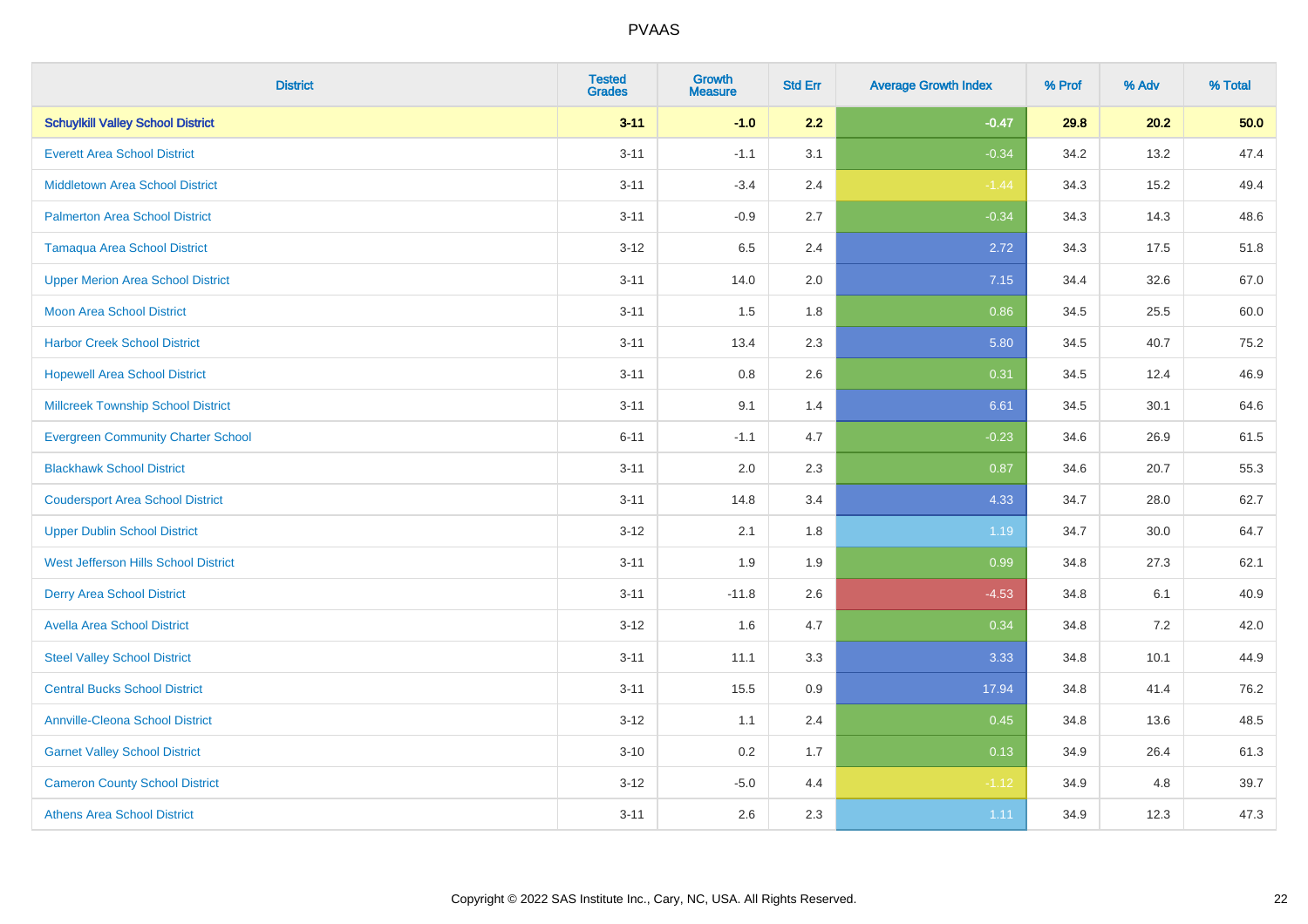| <b>District</b>                                 | <b>Tested</b><br><b>Grades</b> | <b>Growth</b><br><b>Measure</b> | <b>Std Err</b> | <b>Average Growth Index</b> | % Prof | % Adv | % Total  |
|-------------------------------------------------|--------------------------------|---------------------------------|----------------|-----------------------------|--------|-------|----------|
| <b>Schuylkill Valley School District</b>        | $3 - 11$                       | $-1.0$                          | 2.2            | $-0.47$                     | 29.8   | 20.2  | 50.0     |
| <b>Conestoga Valley School District</b>         | $3 - 11$                       | 2.4                             | 1.7            | 1.43                        | 35.0   | 23.5  | 58.5     |
| <b>Keystone School District</b>                 | $3 - 11$                       | 7.8                             | 5.7            | 1.37                        | 35.0   | 45.0  | 80.0     |
| <b>Perkiomen Valley School District</b>         | $3 - 11$                       | 2.7                             | 1.5            | 1.83                        | 35.0   | 25.3  | 60.3     |
| <b>Mohawk Area School District</b>              | $3 - 11$                       | $-10.5$                         | 2.8            | $-3.75$                     | 35.1   | 10.6  | 45.7     |
| Mechanicsburg Area School District              | $3 - 11$                       | $-5.7$                          | 1.6            | $-3.48$                     | 35.1   | 16.0  | 51.2     |
| <b>Mifflin County School District</b>           | $3 - 11$                       | 12.3                            | 1.6            | 7.69                        | 35.1   | 15.1  | 50.3     |
| <b>Peters Township School District</b>          | $3 - 11$                       | 14.1                            | 1.7            | 8.16                        | 35.2   | 41.6  | 76.8     |
| <b>Rose Tree Media School District</b>          | $3 - 10$                       | $-2.8$                          | 2.1            | $-1.33$                     | 35.2   | 29.6  | 64.8     |
| <b>Tredyffrin-Easttown School District</b>      | $3 - 10$                       | 8.7                             | 2.4            | 3.57                        | 35.2   | 35.8  | 71.0     |
| <b>Eastern Lancaster County School District</b> | $3 - 12$                       | 2.9                             | 3.2            | 0.91                        | 35.2   | 36.4  | 71.6     |
| Saint Marys Area School District                | $3 - 11$                       | 6.0                             | 2.2            | 2.69                        | 35.4   | 18.3  | 53.7     |
| <b>Wilson Area School District</b>              | $3 - 11$                       | $-0.3$                          | 2.4            | $-0.12$                     | 35.4   | 14.6  | $50.0\,$ |
| Lampeter-Strasburg School District              | $3 - 12$                       | 11.0                            | 1.9            | 5.69                        | 35.4   | 32.3  | 67.7     |
| Pocono Mountain School District                 | $3 - 12$                       | $-4.3$                          | 1.8            | $-2.43$                     | 35.5   | 17.1  | 52.6     |
| <b>Dubois Area School District</b>              | $3 - 11$                       | $-2.8$                          | 2.0            | $-1.37$                     | 35.5   | 19.0  | 54.6     |
| Johnsonburg Area School District                | $3 - 11$                       | 5.0                             | 3.9            | 1.27                        | 35.5   | 11.8  | 47.4     |
| <b>Northgate School District</b>                | $3 - 11$                       | $-3.0$                          | 3.4            | $-0.85$                     | 35.6   | 6.8   | 42.4     |
| <b>Benton Area School District</b>              | $3 - 10$                       | 8.1                             | 4.0            | 2.01                        | 35.7   | 28.6  | 64.3     |
| <b>Gateway School District</b>                  | $3 - 11$                       | 3.1                             | 2.0            | 1.55                        | 35.7   | 18.5  | 54.2     |
| <b>Riverside Beaver County School District</b>  | $3 - 11$                       | $-5.5$                          | 2.7            | $-2.03$                     | 35.8   | 23.2  | 59.0     |
| <b>Otto-Eldred School District</b>              | $3 - 11$                       | $-0.5$                          | 3.5            | $-0.13$                     | 35.8   | 10.5  | 46.3     |
| <b>Lewisburg Area School District</b>           | $3 - 11$                       | 1.7                             | 2.4            | 0.72                        | 35.9   | 35.9  | 71.8     |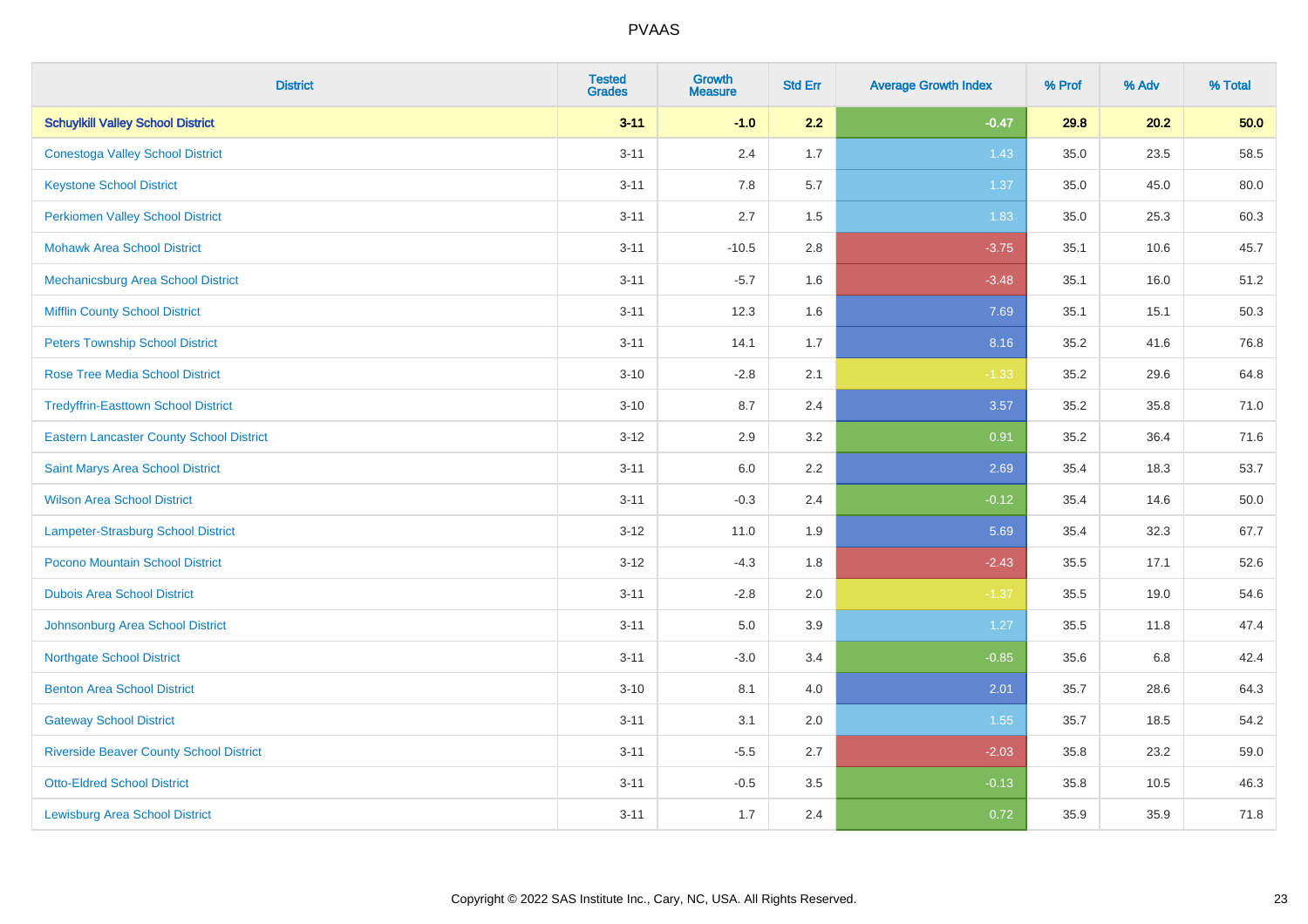| <b>District</b>                             | <b>Tested</b><br><b>Grades</b> | <b>Growth</b><br><b>Measure</b> | <b>Std Err</b> | <b>Average Growth Index</b> | % Prof | % Adv | % Total |
|---------------------------------------------|--------------------------------|---------------------------------|----------------|-----------------------------|--------|-------|---------|
| <b>Schuylkill Valley School District</b>    | $3 - 11$                       | $-1.0$                          | 2.2            | $-0.47$                     | 29.8   | 20.2  | 50.0    |
| <b>Avonworth School District</b>            | $3 - 10$                       | $-6.2$                          | 2.3            | $-2.68$                     | 35.9   | 14.1  | 50.0    |
| <b>Methacton School District</b>            | $3 - 11$                       | 11.0                            | 1.6            | 6.94                        | 36.0   | 33.6  | 69.6    |
| <b>South Western School District</b>        | $3 - 12$                       | 2.5                             | 1.7            | 1.48                        | 36.2   | 19.7  | 55.9    |
| Lehigh Career & Technical Institute         | $10 - 12$                      | $-0.7$                          | 6.3            | $-0.11$                     | 36.4   | 4.6   | 40.9    |
| <b>West Chester Area School District</b>    | $3 - 11$                       | $-2.1$                          | 1.2            | $-1.83$                     | 36.4   | 23.2  | 59.6    |
| <b>South Eastern School District</b>        | $3 - 11$                       | $-1.0$                          | 1.8            | $-0.55$                     | 36.4   | 17.1  | 53.5    |
| <b>Elizabethtown Area School District</b>   | $3 - 12$                       | 7.1                             | 1.7            | 4.19                        | 36.4   | 27.6  | 64.0    |
| <b>Bloomsburg Area School District</b>      | $3 - 10$                       | 4.3                             | 3.4            | 1.26                        | 36.5   | 20.6  | 57.1    |
| <b>Tyrone Area School District</b>          | $3 - 12$                       | 29.2                            | 2.3            | 12.86                       | 36.6   | 29.1  | 65.7    |
| <b>Delaware Valley School District</b>      | $3 - 11$                       | 15.7                            | 1.6            | 9.62                        | 36.7   | 32.1  | 68.8    |
| <b>Mars Area School District</b>            | $3 - 10$                       | 6.6                             | 1.9            | 3.45                        | 36.7   | 32.4  | 69.1    |
| <b>Haverford Township School District</b>   | $3 - 11$                       | 1.4                             | 1.4            | 1.05                        | 36.7   | 26.3  | 63.0    |
| East Pennsboro Area School District         | $3 - 11$                       | 4.8                             | 2.1            | 2.26                        | 36.8   | 16.9  | 53.7    |
| <b>Dallastown Area School District</b>      | $3 - 11$                       | 19.9                            | 1.4            | 14.14                       | 36.8   | 34.2  | 71.0    |
| <b>Owen J Roberts School District</b>       | $3 - 11$                       | $-3.5$                          | 1.5            | $-2.27$                     | 36.8   | 24.4  | 61.2    |
| <b>Loyalsock Township School District</b>   | $3 - 12$                       | 26.7                            | 2.7            | 9.92                        | 36.8   | 35.1  | 71.9    |
| <b>Tuscarora School District</b>            | $3 - 11$                       | 13.4                            | 2.2            | 6.20                        | 37.1   | 26.3  | 63.4    |
| <b>Springfield Township School District</b> | $3 - 11$                       | $-3.9$                          | 3.1            | $-1.27$                     | 37.2   | 30.8  | 68.1    |
| <b>West Allegheny School District</b>       | $3-12$                         | 8.6                             | 2.0            | 4.34                        | 37.3   | 27.2  | 64.5    |
| <b>Oley Valley School District</b>          | $3 - 11$                       | 1.4                             | 2.4            | 0.56                        | 37.4   | 23.9  | 61.4    |
| <b>Freeport Area School District</b>        | $3 - 10$                       | $-0.2$                          | 2.1            | $-0.10$                     | 37.4   | 29.8  | 67.2    |
| <b>Upper Dauphin Area School District</b>   | $3 - 11$                       | 16.5                            | 5.1            | 3.26                        | 37.5   | 26.8  | 64.3    |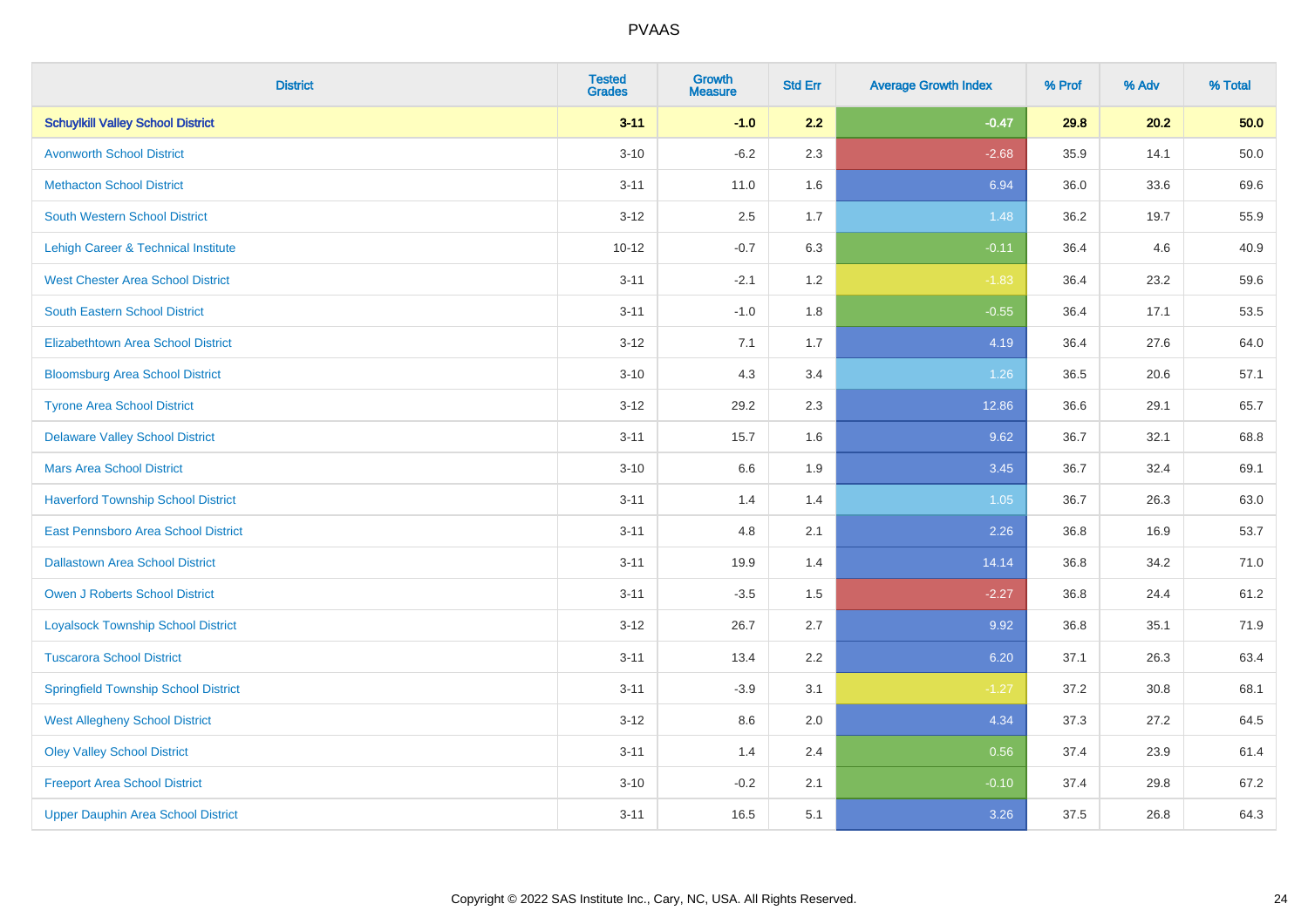| <b>District</b>                                    | <b>Tested</b><br><b>Grades</b> | <b>Growth</b><br><b>Measure</b> | <b>Std Err</b> | <b>Average Growth Index</b> | % Prof | % Adv | % Total |
|----------------------------------------------------|--------------------------------|---------------------------------|----------------|-----------------------------|--------|-------|---------|
| <b>Schuylkill Valley School District</b>           | $3 - 11$                       | $-1.0$                          | 2.2            | $-0.47$                     | 29.8   | 20.2  | 50.0    |
| <b>Muncy School District</b>                       | $3 - 11$                       | 6.9                             | 3.3            | 2.12                        | 37.6   | 18.8  | 56.4    |
| <b>Southern York County School District</b>        | $3 - 11$                       | 15.5                            | 1.8            | 8.48                        | 37.6   | 29.2  | 66.8    |
| <b>Norwin School District</b>                      | $3 - 11$                       | $-1.1$                          | 1.6            | $-0.70$                     | 37.7   | 27.6  | 65.2    |
| <b>Leechburg Area School District</b>              | $3 - 11$                       | 7.0                             | 3.9            | 1.79                        | 37.7   | 4.9   | 42.6    |
| <b>Pennsbury School District</b>                   | $3 - 11$                       | 5.6                             | 1.3            | 4.38                        | 37.7   | 27.7  | 65.4    |
| <b>Central Valley School District</b>              | $3 - 10$                       | 4.7                             | 2.6            | 1.83                        | 37.8   | 18.5  | 56.3    |
| <b>Montrose Area School District</b>               | $3 - 10$                       | 12.3                            | 2.8            | 4.41                        | 37.8   | 28.9  | 66.7    |
| South Butler County School District                | $3 - 10$                       | 6.3                             | 2.2            | 2.80                        | 37.8   | 19.2  | 57.0    |
| <b>Hampton Township School District</b>            | $3 - 11$                       | 7.4                             | 2.0            | 3.79                        | 37.9   | 39.2  | 77.0    |
| <b>Homer-Center School District</b>                | $3 - 11$                       | 8.8                             | 3.5            | 2.53                        | 38.0   | 17.7  | 55.8    |
| <b>Lower Moreland Township School District</b>     | $3 - 11$                       | 8.7                             | 2.0            | 4.35                        | 38.2   | 33.2  | 71.4    |
| South Williamsport Area School District            | $3 - 10$                       | $0.9\,$                         | 3.1            | 0.31                        | 38.4   | 11.6  | 50.0    |
| <b>Littlestown Area School District</b>            | $3 - 11$                       | 28.7                            | 2.4            | 11.83                       | 38.4   | 29.3  | 67.7    |
| <b>Kutztown Area School District</b>               | $3 - 12$                       | 9.3                             | 2.8            | 3.34                        | 38.5   | 14.6  | 53.2    |
| <b>Wyalusing Area School District</b>              | $3 - 12$                       | 5.7                             | 3.2            | 1.78                        | 38.6   | 12.9  | 51.4    |
| <b>United School District</b>                      | $3 - 11$                       | 6.3                             | 3.3            | 1.89                        | 38.8   | 16.3  | 55.0    |
| <b>Twin Valley School District</b>                 | $3 - 12$                       | $-3.2$                          | 1.9            | $-1.68$                     | 38.8   | 19.8  | 58.6    |
| Palmyra Area School District                       | $3 - 11$                       | 16.2                            | 1.8            | 9.02                        | 38.8   | 34.0  | 72.8    |
| <b>Newport School District</b>                     | $3 - 12$                       | 3.8                             | 3.3            | 1.17                        | 38.8   | 10.4  | 49.2    |
| Montoursville Area School District                 | $3-12$                         | $-8.4$                          | 2.6            | $-3.17$                     | 38.8   | 18.2  | 57.0    |
| <b>Souderton Area School District</b>              | $3 - 11$                       | 18.5                            | 1.4            | 12.86                       | 39.2   | 31.2  | 70.4    |
| <b>Lincoln Park Performing Arts Charter School</b> | $7 - 11$                       | $-14.9$                         | 2.7            | $-5.45$                     | 39.3   | 8.9   | 48.2    |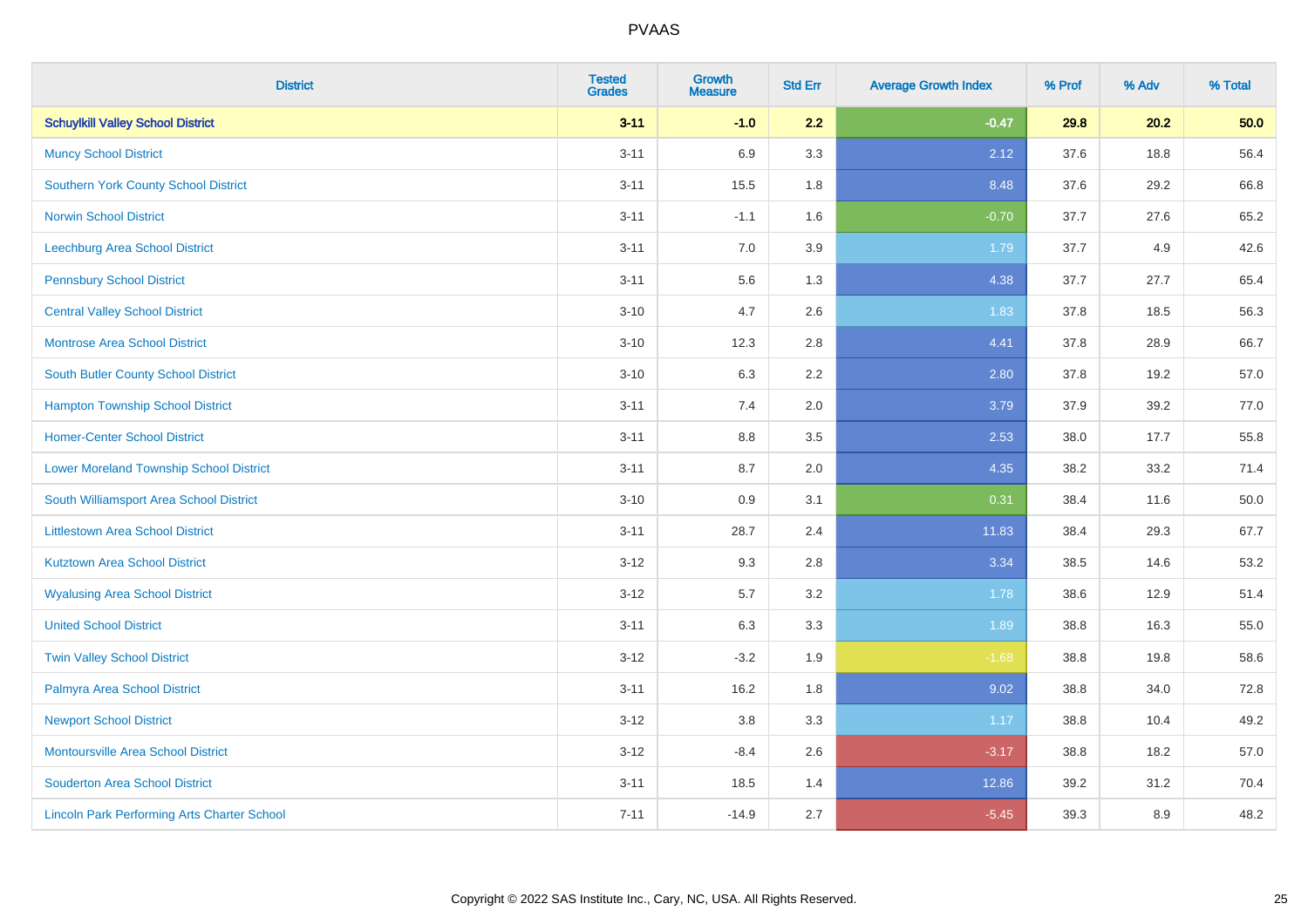| <b>District</b>                          | <b>Tested</b><br><b>Grades</b> | <b>Growth</b><br><b>Measure</b> | <b>Std Err</b> | <b>Average Growth Index</b> | % Prof | % Adv | % Total |
|------------------------------------------|--------------------------------|---------------------------------|----------------|-----------------------------|--------|-------|---------|
| <b>Schuylkill Valley School District</b> | $3 - 11$                       | $-1.0$                          | 2.2            | $-0.47$                     | 29.8   | 20.2  | 50.0    |
| <b>Jersey Shore Area School District</b> | $3 - 11$                       | 0.7                             | 2.5            | 0.27                        | 39.3   | 13.6  | 52.9    |
| Southern Lehigh School District          | $3 - 11$                       | $-4.1$                          | 2.1            | $-1.94$                     | 39.3   | 28.0  | 67.2    |
| Mt Lebanon School District               | $3 - 11$                       | 2.4                             | 1.3            | 1.79                        | 39.3   | 37.4  | 76.8    |
| <b>Quaker Valley School District</b>     | $3 - 11$                       | 12.2                            | 2.5            | 4.90                        | 39.5   | 26.4  | 65.9    |
| <b>Chichester School District</b>        | $3 - 11$                       | $-1.8$                          | 4.2            | $-0.44$                     | 40.0   | 14.0  | 54.0    |
| <b>Bethel Park School District</b>       | $3 - 11$                       | $-4.4$                          | 1.7            | $-2.62$                     | 40.1   | 27.3  | 67.4    |
| <b>Richland School District</b>          | $3 - 11$                       | $-6.9$                          | 2.6            | $-2.63$                     | 40.1   | 20.9  | 61.0    |
| <b>Line Mountain School District</b>     | $3 - 11$                       | 11.7                            | 3.9            | 3.01                        | 40.4   | 42.3  | 82.7    |
| <b>Seneca Valley School District</b>     | $3 - 11$                       | 0.8                             | 1.4            | 0.54                        | 40.6   | 25.2  | 65.8    |
| <b>Bellwood-Antis School District</b>    | $3 - 10$                       | 3.5                             | 2.8            | 1.24                        | 40.9   | 19.4  | 60.2    |
| <b>Greater Latrobe School District</b>   | $3 - 11$                       | $-14.1$                         | 2.0            | $-7.14$                     | 41.0   | 12.6  | 53.6    |
| <b>Windber Area School District</b>      | $3 - 11$                       | $-11.9$                         | 3.0            | $-3.94$                     | 41.0   | 10.3  | 51.3    |
| <b>Sharpsville Area School District</b>  | $3 - 11$                       | $3.8\,$                         | 3.7            | 1.04                        | 41.1   | 23.2  | 64.3    |
| <b>Brockway Area School District</b>     | $3 - 11$                       | $-0.4$                          | 3.5            | $-0.11$                     | 41.2   | 13.8  | 55.0    |
| <b>Conewago Valley School District</b>   | $3 - 12$                       | 7.6                             | 1.7            | 4.46                        | 41.3   | 19.4  | 60.6    |
| Shenango Area School District            | $3 - 11$                       | 1.7                             | 3.2            | 0.52                        | 41.4   | 13.8  | 55.3    |
| Jamestown Area School District           | $3 - 11$                       | $-9.5$                          | 4.1            | $-2.33$                     | 41.5   | 4.9   | 46.3    |
| <b>Lakeview School District</b>          | $3 - 11$                       | $-1.9$                          | 3.5            | $-0.53$                     | 41.5   | 12.3  | 53.8    |
| California Area School District          | $3 - 10$                       | $-13.7$                         | 4.5            | $-3.06$                     | 41.7   | 16.7  | 58.3    |
| Northwestern Lehigh School District      | $3 - 11$                       | $-2.4$                          | 2.1            | $-1.14$                     | 41.7   | 17.9  | 59.5    |
| <b>Fairview School District</b>          | $3 - 11$                       | 8.3                             | 2.4            | 3.43                        | 41.9   | 34.9  | 76.7    |
| <b>Ridgway Area School District</b>      | $3 - 11$                       | $-6.1$                          | 4.0            | $-1.53$                     | 42.2   | 15.6  | 57.8    |